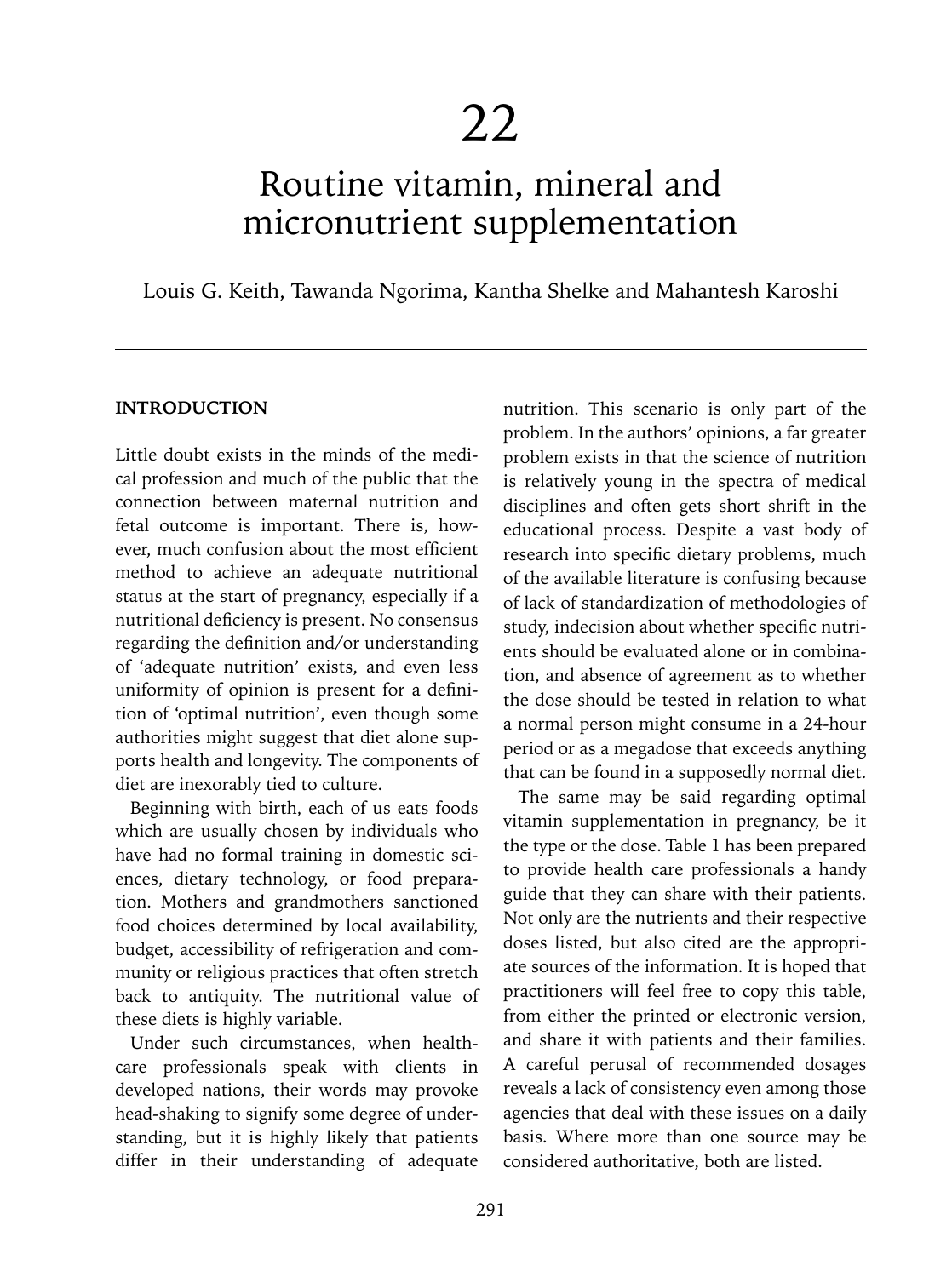#### PRECONCEPTIONAL MEDICINE

|                      | Recommended<br>intake for               | Deficiency effect<br>on expectant                                                                                                                           | Deficiency effect                                                                                                                                           |                                                                                                                                                                                                                                                                                              |                                                                                                                             |
|----------------------|-----------------------------------------|-------------------------------------------------------------------------------------------------------------------------------------------------------------|-------------------------------------------------------------------------------------------------------------------------------------------------------------|----------------------------------------------------------------------------------------------------------------------------------------------------------------------------------------------------------------------------------------------------------------------------------------------|-----------------------------------------------------------------------------------------------------------------------------|
| <b>Nutrient</b>      | pregnant women                          | mother                                                                                                                                                      | on offspring                                                                                                                                                | Source                                                                                                                                                                                                                                                                                       | Effect of excess                                                                                                            |
| Fiber                | 28g                                     | Constipation                                                                                                                                                | None known                                                                                                                                                  | National<br>Academy of<br>Science <sup>1</sup>                                                                                                                                                                                                                                               | Malnutrition and<br>depletion of vitamins                                                                                   |
| Folate               | $600 \mu g$ per<br>day DFE*             | Folate-deficiency<br>anemia:<br>tiredness.<br>breathlessness.<br>palpitations,<br>depression                                                                | Neural tube<br>defects                                                                                                                                      | *Food and<br>Nutrition Board <sup>2</sup>                                                                                                                                                                                                                                                    | Toxicity from folate<br>is low because it<br>is water soluble<br>and is regularly<br>removed from the<br>body through urine |
| Iodine               | $220 \mu g^*$<br>$150 \,\mu g^{**}$     | May be<br>accompanied<br>by catastrophic<br>consequences,<br>including<br>spontaneous<br>abortion,<br>stillbirth and<br>increased<br>perinatal<br>mortality | Newborns:<br>may exhibit<br>goiter, mental<br>retardation<br>and cretinism,<br>the most<br>extreme form<br>of neurological<br>damage from<br>hypothyroidism | *Food and<br>Nutrition Board <sup>3</sup><br>**American<br>Thyroid<br>Association <sup>4,5</sup><br>† National<br>Institutes of<br>Health <sup>6</sup>                                                                                                                                       | †Thyroid<br>dysfunction and<br>skin irritation                                                                              |
| Iron                 | $27 \,\mathrm{mg/day}^*$<br>30 mg/day** | Anemia                                                                                                                                                      | Premature<br>delivery, low<br>birth weight                                                                                                                  | *Food and<br>Nutrition<br>Board <sup>3*</sup><br>*Centers for<br>Disease Control <sup>7</sup>                                                                                                                                                                                                | Gastrointestinal<br>distress                                                                                                |
| Omega 3<br>- DHA/EPA | 1200 mg*<br>1400mg**                    | Fatigue, poor<br>memory, dry<br>skin, heart<br>problems,<br>mood swings or<br>depression and<br>poor circulation                                            | Adverse effects<br>on visual and<br>neurological<br>development                                                                                             | *The DHA/<br>Omega-3<br>Institute <sup>8</sup><br>**Food and<br>Nutrition Board <sup>9</sup>                                                                                                                                                                                                 | None known                                                                                                                  |
| Omega 3<br>- DHA     | 200 mg/day*<br>300 mg/day**             | Fatigue, poor<br>memory, dry<br>skin, heart<br>problems,<br>mood swings or<br>depression and<br>poor circulation                                            | Adverse effects<br>on visual and<br>neurological<br>development                                                                                             | *World<br>Association<br>of Perinatal<br>Medicine, the<br>Early Nutrition<br>Academy and<br>the Child Health<br>Foundation <sup>10</sup><br>**National<br>Institute of<br>Health and the<br>International<br>Society for the<br>Study of Fatty<br>Acids (NIH/<br>$ISSFAL$ ) <sup>11,12</sup> | None known                                                                                                                  |

**Table 1** Recommended nutrient intakes, deficiency effect on expectant mother and offspring, authority source and effect of excess

*continued*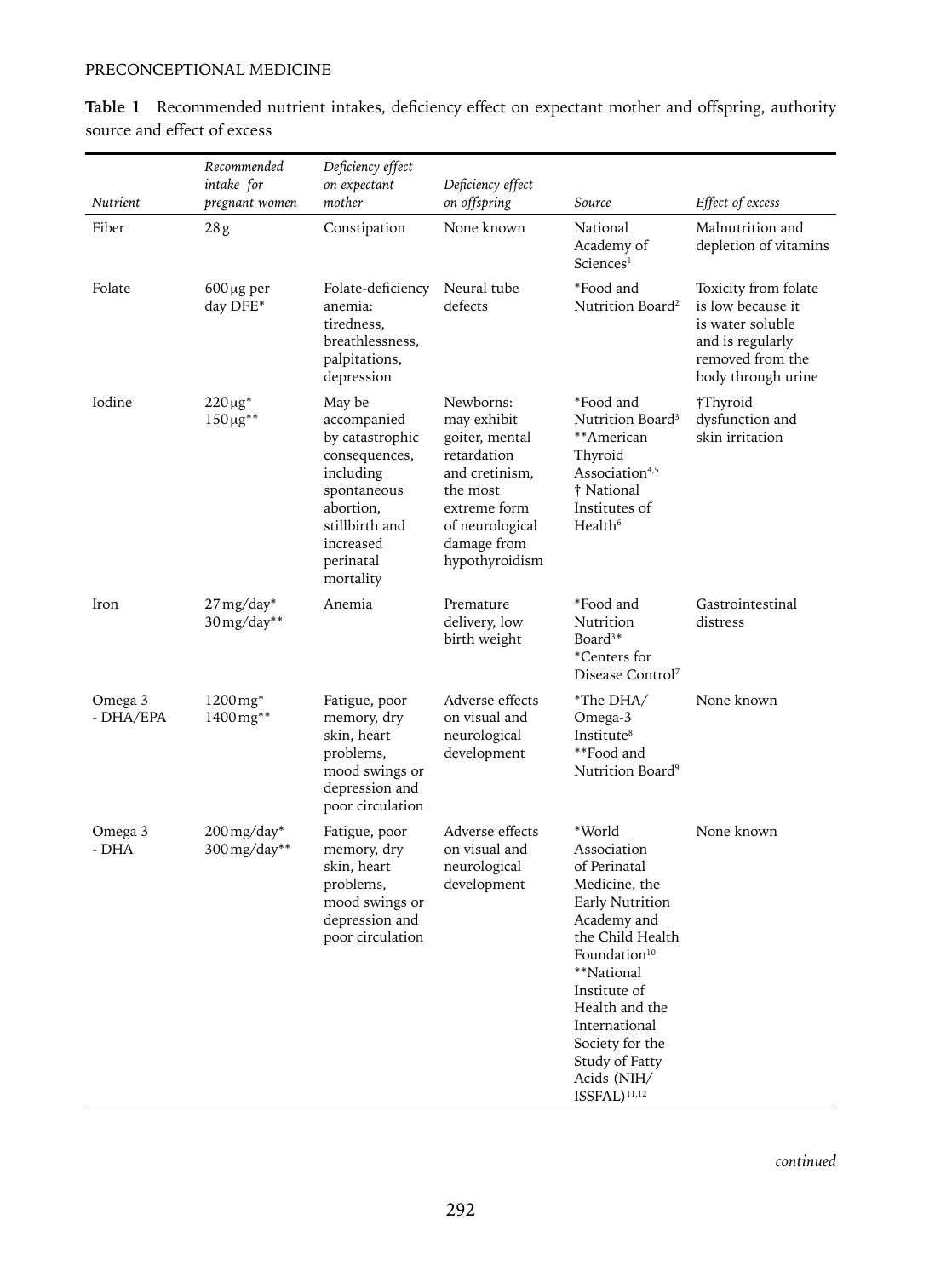|                                                                      | Recommended<br>intake for                                                                                                                                          | Deficiency effect<br>on expectant                                                             | Deficiency effect                                                                                                                                                                                                                                                          |                                                                                                                                                             |                                                                                                                                                                                                                             |
|----------------------------------------------------------------------|--------------------------------------------------------------------------------------------------------------------------------------------------------------------|-----------------------------------------------------------------------------------------------|----------------------------------------------------------------------------------------------------------------------------------------------------------------------------------------------------------------------------------------------------------------------------|-------------------------------------------------------------------------------------------------------------------------------------------------------------|-----------------------------------------------------------------------------------------------------------------------------------------------------------------------------------------------------------------------------|
| Nutrient                                                             | pregnant women                                                                                                                                                     | mother                                                                                        | on offspring                                                                                                                                                                                                                                                               | Source                                                                                                                                                      | Effect of excess                                                                                                                                                                                                            |
| Selenium                                                             | $60 \mu g$                                                                                                                                                         | Pre-eclampsia,<br>first-trimester<br>miscarriages<br>and recurrent<br>miscarriages            | Weakens the<br>immune system;<br>severe deficiency<br>associated with<br>Keshan disease,<br>Kashin-Beck<br>disease and<br>myxedematous<br>endemic cretinism                                                                                                                | Food and<br>Nutrition<br>Board <sup>13</sup>                                                                                                                | Selenosis: fatigue,<br>gastrointestinal<br>upset (nausea,<br>vomiting, stomach<br>pain, diarrhea, garlic<br>breath, metallic<br>taste in the mouth),<br>hair and nail loss or<br>blotchy nail beds and<br>mild nerve damage |
| Vitamin A                                                            | 750-770 µg RAE<br>(retinol activity<br>equivalent)                                                                                                                 | Night blindness,<br>xerophthalmia                                                             | Impaired<br>immunity,<br>impaired vision                                                                                                                                                                                                                                   | Vitamins, Food<br>and Nutrition<br>Board <sup>14</sup>                                                                                                      | Birth defects                                                                                                                                                                                                               |
| Vitamin B3<br>(niacin)                                               | 18 mg/day for<br>pregnant and<br>breastfeeding<br>women*<br>$30 \,\mathrm{mg/day}$ for<br>women under<br>18 and $35 \,\mathrm{mg}$<br>day for women<br>over $18**$ | Hyperemesis<br>gravidarum,<br>pellagra                                                        | No human studies                                                                                                                                                                                                                                                           | *Food and<br>Nutrition<br>Board <sup>15</sup><br>**WebMD <sup>16</sup><br>$\dagger$ Drugs.com <sup>17</sup>                                                 | Nausea, vomiting,<br>severe sensory<br>neuropathy<br>Assigned pregnancy<br>category C by<br>the FDA when<br>given in doses<br>above the RDA <sup>†</sup>                                                                    |
| Vitamin B6<br>(pyridoxal<br>phosphate,<br>pyridoxamine<br>phosphate) | $1.9 \,\mathrm{mg/day}$                                                                                                                                            | Overt symptoms<br>are rare                                                                    | May result in<br>lower APGAR<br>scores                                                                                                                                                                                                                                     | Food and<br>Nutrition Board <sup>2</sup>                                                                                                                    | None known                                                                                                                                                                                                                  |
| Vitamin B12                                                          | $2.6 \,\mu\text{g}^{\dagger}$                                                                                                                                      | Pernicious<br>anemia                                                                          | Irritability,<br>failure to thrive<br>including falling<br>off in growth rate,<br>apathy, anorexia,<br>developmental<br>regression,<br>limited hepatic<br>reserves, refusal<br>of solid foods,<br>megaloblastic<br>anemia*<br>†Increased<br>risk of neural<br>tube defects | *Dror and<br>Allen <sup>18</sup><br>**†National<br>Institutes of<br>Health <sup>19</sup><br>†Centers for<br>Disease Control<br>and Prevention <sup>20</sup> | **None known                                                                                                                                                                                                                |
| Vitamin D                                                            | 4000IU*                                                                                                                                                            | Increased risk<br>of cesarean<br>delivery, muscle<br>weakness,<br>poor muscle<br>performance* | Rickets                                                                                                                                                                                                                                                                    | Centers for<br>Disease Control<br>and Prevention <sup>21</sup><br>*WebMD <sup>22</sup>                                                                      | *No evidence<br>of toxicity                                                                                                                                                                                                 |

#### **Table 1** *Continued*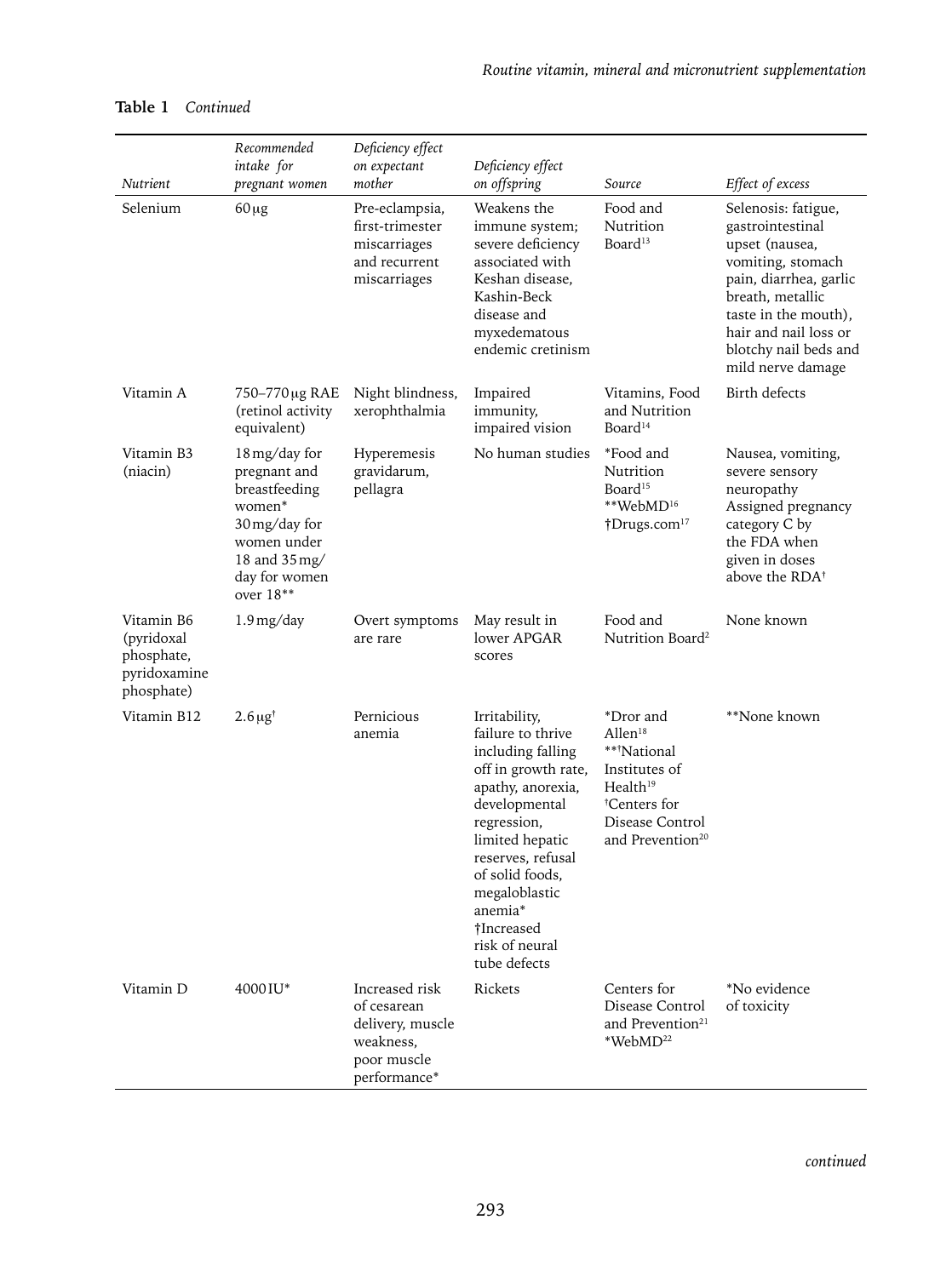| Nutrient | Recommended<br>intake for<br>pregnant women                                          | Deficiency effect<br>on expectant<br>mother                                                                                            | Deficiency effect<br>on offspring | Source                                             | Effect of excess                                                              |
|----------|--------------------------------------------------------------------------------------|----------------------------------------------------------------------------------------------------------------------------------------|-----------------------------------|----------------------------------------------------|-------------------------------------------------------------------------------|
| Zinc     | $40 \,\mathrm{mg}$ for<br>women $>19$<br>years, 34 mg<br>for women<br>$14-18$ years* | Impaired<br>growth and<br>development,<br>preterm<br>deliveries.<br>pre-eclampsia,<br>hemorrhage,<br>infections and<br>prolonged labor | Congenital<br>anomalies           | *National<br>Institutes of<br>Health <sup>23</sup> | $*$ Ingestion of 2 g<br>of or more can<br>cause nausea,<br>vomiting and fever |

#### **Table 1** *Continued*

DFE, dietary folate equivalent; DHA, docosahexaenoic acid; EPA, eicosapentaenoic acid

Even as recently as 10 years ago, it might have been deemed superfluous to discuss vitamins, minerals and micronutrients in a monograph devoted to preconception counseling. This is not the case for three important reasons.

First, people are beginning to recognize that previously prepared foods, stored at a low temperature and then reheated or maintained at a constant warm temperature for hours before consumption, may lose a significant, albeit unknown, portion of their expected values compared to what would have been present had they been eaten immediately or shortly after cooking. Such food is found in cafeterias, steam lines, hotel buffets, etc. This problem exists totally apart from other issues related to 'fast foods' that are eaten shortly after their preparation. Other problems that affect food nutrient content include the use of artificial light and hormones during the growing period, the need to pick fruits and vegetables in a preripened state for transport to the point of sale, and the addition of chemicals or processes that prolong shelf life.

The second reason relates to a continually increasing awareness that dietary inadequacy that exists before pregnancy cannot immediately be rectified once pregnancy commences. A prime but not exclusive example is the relationship between serum folate levels and neural tube defects. Much of the existing literature fails to stress that it is ineffective and perhaps disingenuous to exhort patients to take folic acid only when they are pregnant, because 50% of pregnancies are unintended and any folic acid taken after the 28th day following conception does not affect the neural tube which is already formed by that time. Recent publications and governmental advice center on the need to provide entire populations with adequate folate supplementation before pregnancy because (1) patients are not routinely tested for folate levels, meaning that those who are deficient are unknown, and (2) many patients, especially those in their second pregnancy or higher, tend to come for their first prenatal visit some time after the 28th day following conception because they believe they know the 'routine' or, in the case of grandmultiparas, are burdened with childcare responsibilities. Moreover, physicians now recognize that folic acid is of benefit throughout the remainder of a pregnancy because of cellular development and synergy with B vitamins.

Third, it is clear that governmental decisions to fortify specific foods are not sufficient to eliminate all problems. Here again, folate is a prime example. In 1992, the United States Public Health Service issued a recommendation that all women of childbearing age consume  $400\mu$ g of folic acid on a daily basis for the prevention of neural tube defects. Six years later, the Institute of Medicine offered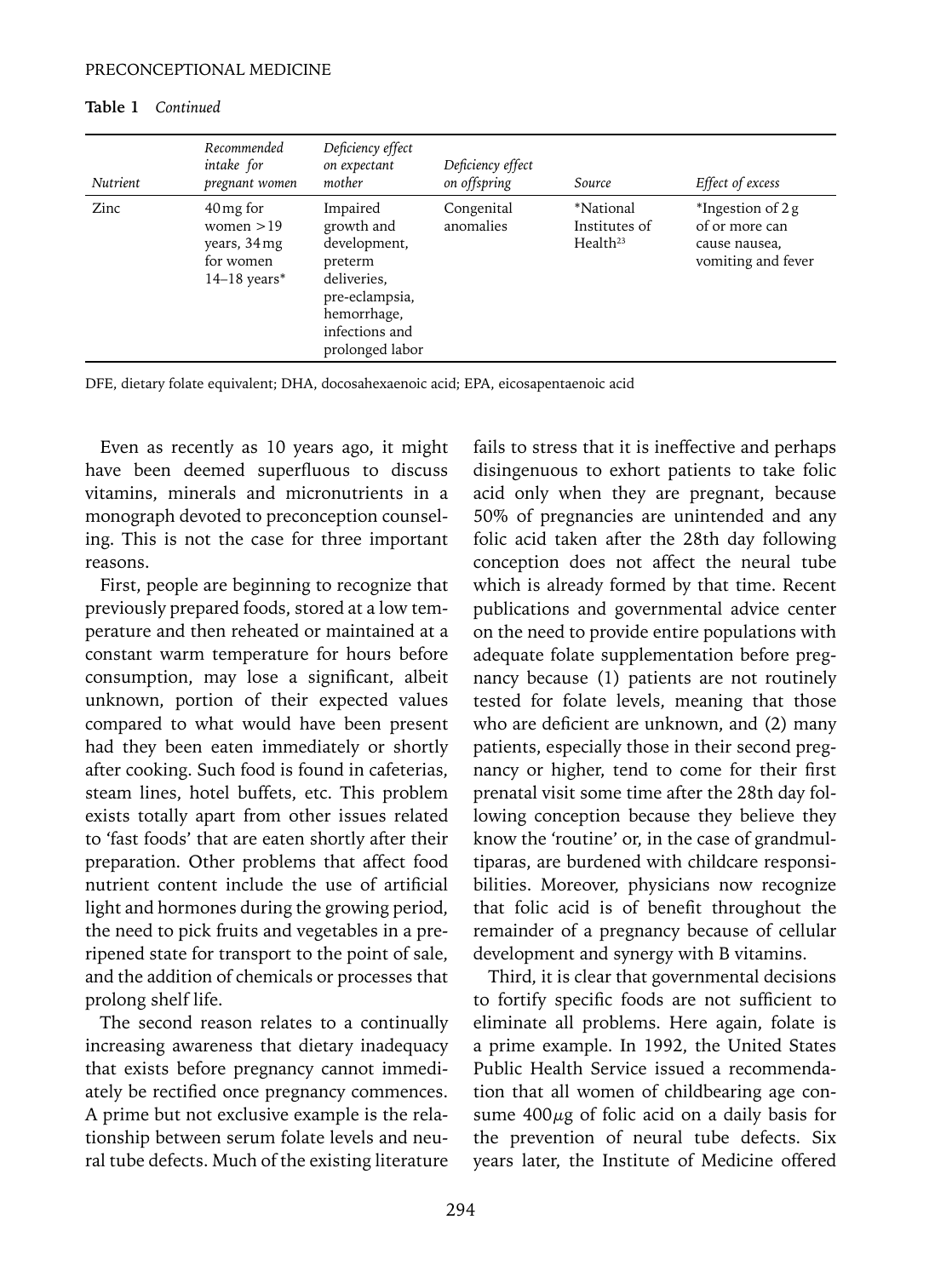similar advice. Women were informed they could obtain adequate amounts of folate by taking a folic acid supplement, taking a multivitamin containing the requisite amount of folic acid among other constituents, or eating cereal grain products fortified by 100% of the RDA (recommended daily allowance) of folic acid. In 1998, the US Food and Drug Administration required mandatory fortification of cereal grains with  $140\mu$ g of folic acid per 100g of cereal grain product, including those grain products that were imported, such as Italian pastas. This enormous effort resulted in a 27% reduction in the incidence of neural tube defects in 1999–2000 compared to 1995–199624. The decline in incidence continues, but it has not been total, perhaps because the fortification process was confined to wheat grains and a large percentage of the American Hispanic population consistently eat products made from corn meal, something not considered at the time of publication of the original fortification guidelines. Not fortifying corn products may not be the entire reason for the smaller response in the American Hispanic population, but it is significant that the largest manufacturer of corn tortillas in Mexico has voluntarily added folate fortification (Linda Van Horn, personal communication, July 20, 2009). The information cited here contrasts with the public health considerations relating to food fortification and/or comprehensive multivitamin products for pregnant women that provide the internationally recommended levels of folic acid rather than relying on obtaining folate and other essential vitamins, minerals and micronutrients in dietary choices.

#### **CRUCIAL ISSUES FOR HEALTH-CARE PRACTITIONERS**

Although health-care practitioners generally are familiar with the reputed value of adequate maternal nutrition in terms of its effect on pregnancy outcomes, often they are less

familiar with the value of supplementation during pregnancy. Any meaningful discussion of supplementation must address three crucial issues – who to supplement, how to supplement and what to supplement.

#### **Who to supplement**

Once again, the profession is confronted by a dichotomy. Much of the literature strongly recommends that only those with known deficiencies receive supplements. This would be reasonable if it were possible to test for all essential pregnancy-related vitamins, minerals and micronutrients in a cost effective and universally applied manner. Such testing routinely is not available in most hospitals where the majority of deliveries are conducted. Even if it were, the unpredictability of pregnancy means that testing could not be carried out in a rational and/or cost effective manner.

Faced with these limitations, routinely supplementing women of childbearing age is a rational means of ensuring that women have adequate levels of essential vitamins, minerals and micronutrients when they become pregnant. In the long run, such therapy is capable of circumventing the dietary variations that exist within populations and between individuals, each of whom may be convinced that her particular diet is adequate, if for no other reason than it may be prepared by someone outside her home and/or at great expense. Of great importance, supplementing that is begun before pregnancy can be continued during the pregnancy by changing to a traditional prenatal vitamin, continuing into lactation and the time before the next conception.

#### **How to supplement**

There is no simple explanation regarding this issue, because neither the medical profession nor pharmaceutical manufacturing associations have determined whether it is more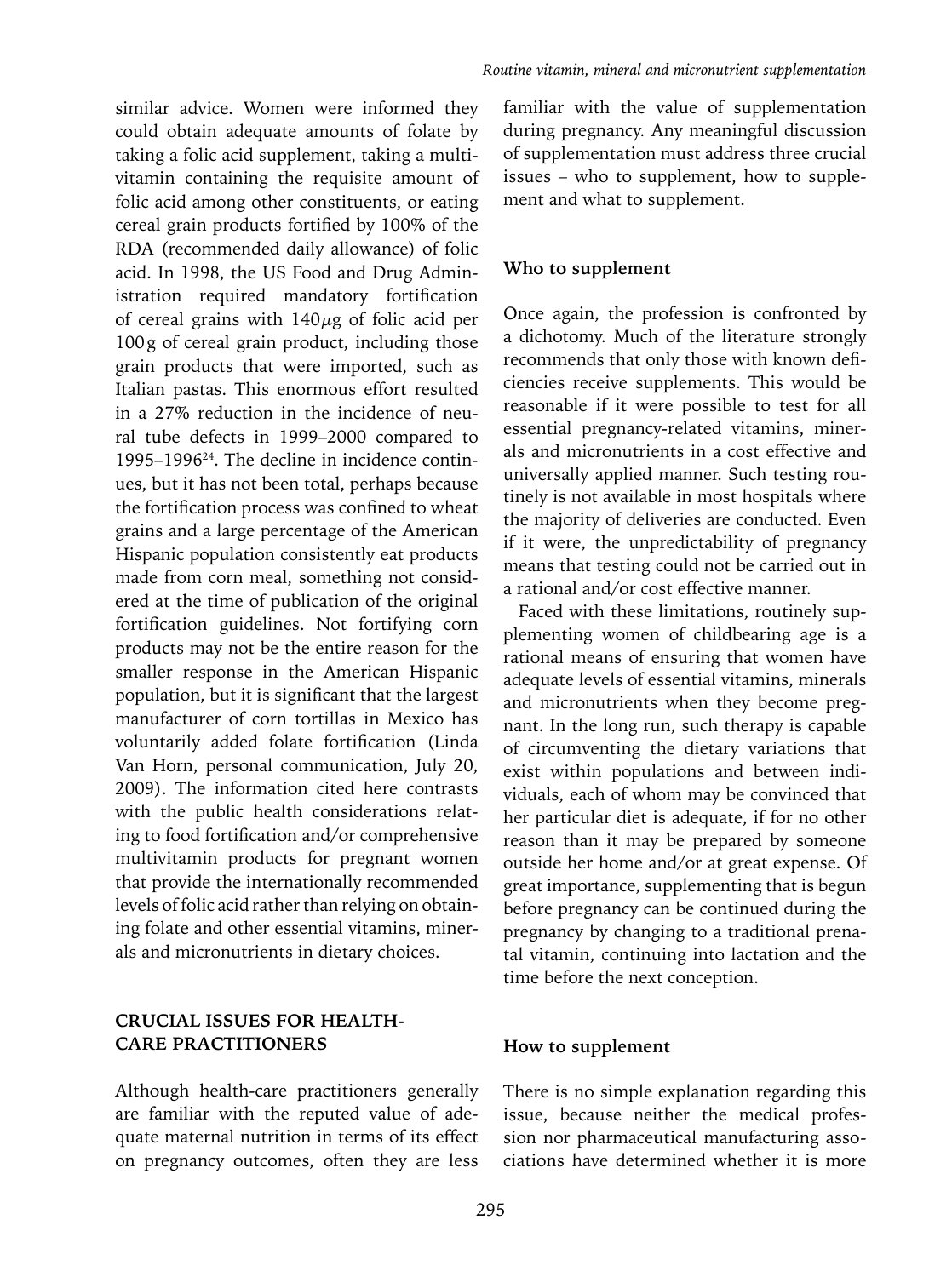advantageous to supplement with single or multiple components in a given pill. Either is possible, and in the early days of supplementation practice, it was common to prescribe separate tablets for iron and for vitamin supplementation. Knowledge of the essential pregnancyrelated requirements for specific vitamin constituents has increased exponentially since 1990, and many clinicians have begun to see the value of prescribing a 'balanced palate' of components that includes vitamins, minerals and micronutrients in one pill or capsule. Thus, the concept of 'monotherapy' has evolved, although admittedly monotherapy is reasonable if one holds to the concept that supplements should be advised only when specific deficiencies are present. In the authors' opinions, however, this line of thinking fails to protect the public health in terms of pregnancy well-being because, with rare exceptions, clinicians are unaware of the relative states of deficiency or adequacy of circulating levels of vitamins, minerals and micronutrients in their patients. Moreover, clinics and hospitals that are very proficient in conducting obstetric deliveries are not at all equipped to accurately analyze blood samples for circulating levels of important vitamins, minerals and micronutrients.

### **What to supplement**

Given the circumstances cited above, all women of childbearing age who engage in sexual relations could become pregnant and should be advised to take a vitamin supplement that contains folate in the requisite dose, along with vitamin B12. In this regard, it is noteworthy that as of early 2009 one of the major worldwide producers of birth control pills is adding folic acid fortification to each pill. We believe it is not practical to assume a good diet will provide everything needed for a healthy pregnancy, because (1) there is no agreement on what constitutes a good diet for everyone, (2) evidence suggests that significant numbers of the literate public do not follow the written guidelines and recommendations concerning healthy eating as they relate to pregnancies, and (3) such advice is without meaning for those segments of the population that are marginalized, living below the poverty level, and who seek prenatal care late in pregnancy. Folate is not the only vitamin that may be deficient in the general population, as shown by a recent national dietary survey in the United States that sampled women aged 19–49 and showed that 90% had daily iron intake that was below the reference nutrient intake (RNI)25.

We agree with other authors<sup>26,27</sup> that it is necessary to anticipate the increased need for micronutrients, because the only rational way to ensure that these essential elements are present during the critical times of pregnancy is to provide them before pregnancy. This simple concept can and should be part of the counseling provided to every women of reproductive age when she has a medical encounter for whatever reason.

### **DEFINITIONS**

Dietary reference intakes were developed by the Institute of Medicine. The acronym 'DRI' generally characterizes a set of reference values used for planning and assessing nutrient intake for healthy people. Three important types of reference values in the DRI include recommended dietary allowances (RDA), adequate intakes (AI) and tolerable upper intake levels (TUIL) (often shortened to UL). The RDA recommends an average daily dietary intake level sufficient to meet the nutrient requirements of nearly all (97–98%) healthy individuals in each age group and sex. An AI is set when there are insufficient scientific data available to establish an RDA. Commonly, AI meet or exceed the amount needed to maintain a nutritional state of adequacy in nearly all members of a specific age group and sex. On the other hand, the UL is the maximum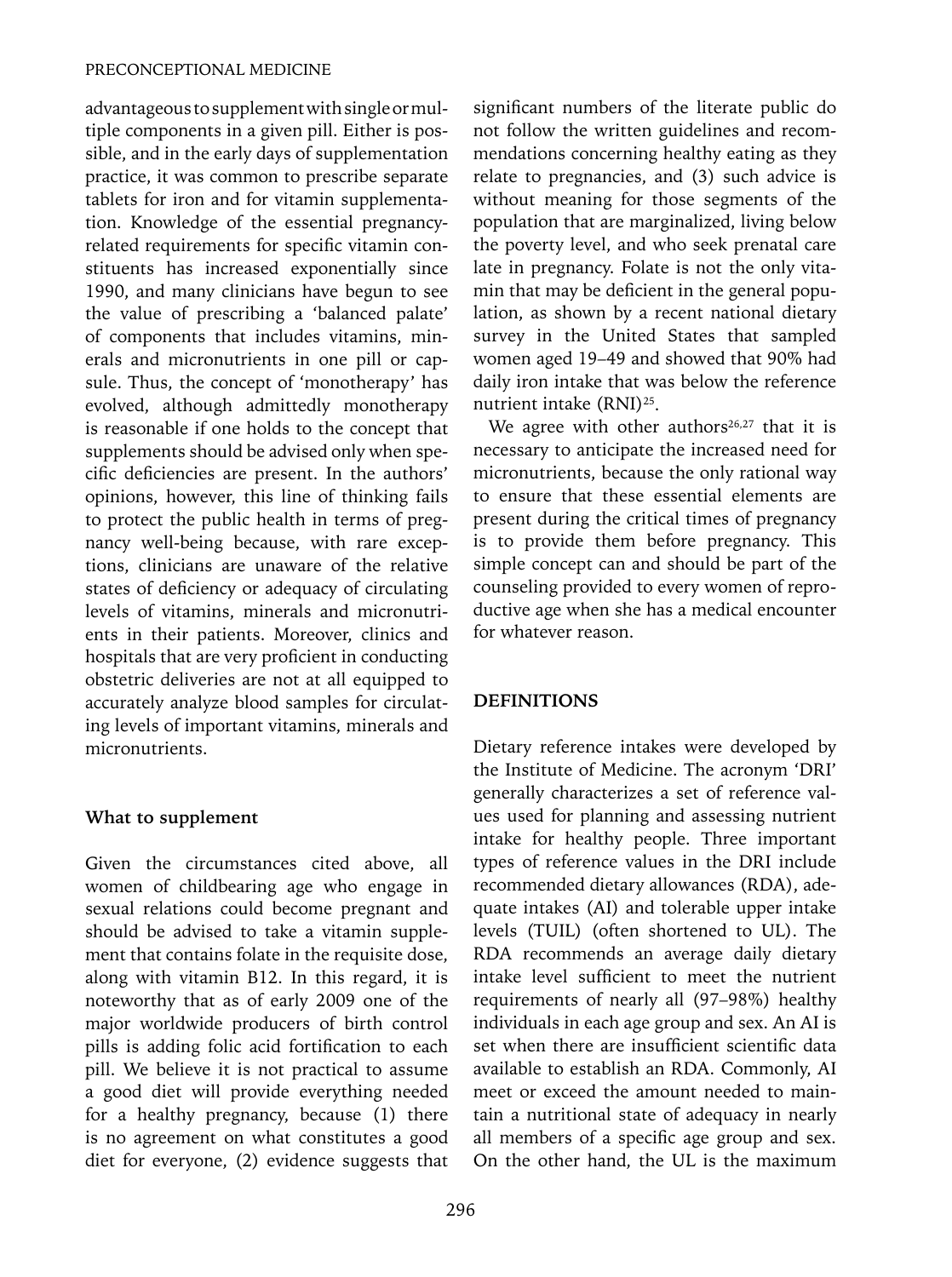daily intake unlikely to result in adverse health effects.

#### **PROBLEMS IN THE LITERATURE**

The accumulated literature on vitamins, minerals and micronutrients is impressive, to say the least. Terms that describe the quantity and variety of research and opinions might include 'staggering' or 'daunting', and therein lies the problem. The average practitioner has little time or inclination to read even a small quantity of what is available and thus may turn to reviews and committee opinions for clinical guidance. Even these are not in agreement, as evidenced by the heterogeneity of information in reviews that are judged as authoritative, such as the Cochrane database.

The recitation of each controversy surrounding the vitamins, minerals and micronutrients mentioned below will add nothing to the clinical acumen of any health-care professional who may read this chapter. On the other hand, we believe it useful to mention our biases at this time. Simply stated, we believe that modern diets can be deficient in vitamins, minerals and micronutrients for several reasons – overproduction in some farming areas, the use of chemical fertilizers, the need to harvest unripe produce and allow ripening under controlled environmental conditions, and the need to pack foodstuffs in  $CO_2$  for transport, etc., among others. We also believe that supplementation should be started before conception in young women who may or may not be contemplating pregnancy. Finally, we believe that supplementation should be continued after pregnancy throughout lactation and into the interconceptional period, so supplementation becomes a way of life based on the recognition of the inherent deficiency of modern diets in most individuals.

#### **STRATEGIES TO IMPROVE NUTRITION**

Recent concerns about dietary inadequacy have led to various strategies to improve nutrition; these range from changing dietary components to reducing social isolation as a means of encouraging better food intake. Each is discussed below.

#### **Functional foods**

Functional foods are provided to confer a 'benefit' to the diet beyond that of simple nutrition. In this regard, the nutritive value of common foods can be enhanced by several means, including but not limited to probiotics, prebiotics, synbiotics, omega-3 fatty acids and fibers. The catch-all term for this type of additives is nutraceutical, which can also be used to denote vitamin supplements.

#### *Fibers*

Fibers are either readily fermentable by colonic bacteria or only slowly fermentable. They act in several manners, not least of which is exerting a 'mop and sponge effect' in the colon and assisting in the formation of the fecal contents.

#### *Nutraceutical*

Dr Stephen DeFelice coined the term 'nutraceutical' in the 1990s and defined it as 'any substance that is a food or a part of a food and provides medical or health benefits, including the prevention and treatment of disease'28. Such products may range from isolated nutrients, dietary supplements and specific diets to genetically engineered designer foods, herbal products and processed foods such as cereals, soups and beverages. It is important to note that this definition applies to all categories of food and parts of food, ranging from dietary supplements such as folic acid, used for the prevention of spina bifida, to chicken soup, taken to lessen the discomfort of the common cold. This definition also includes a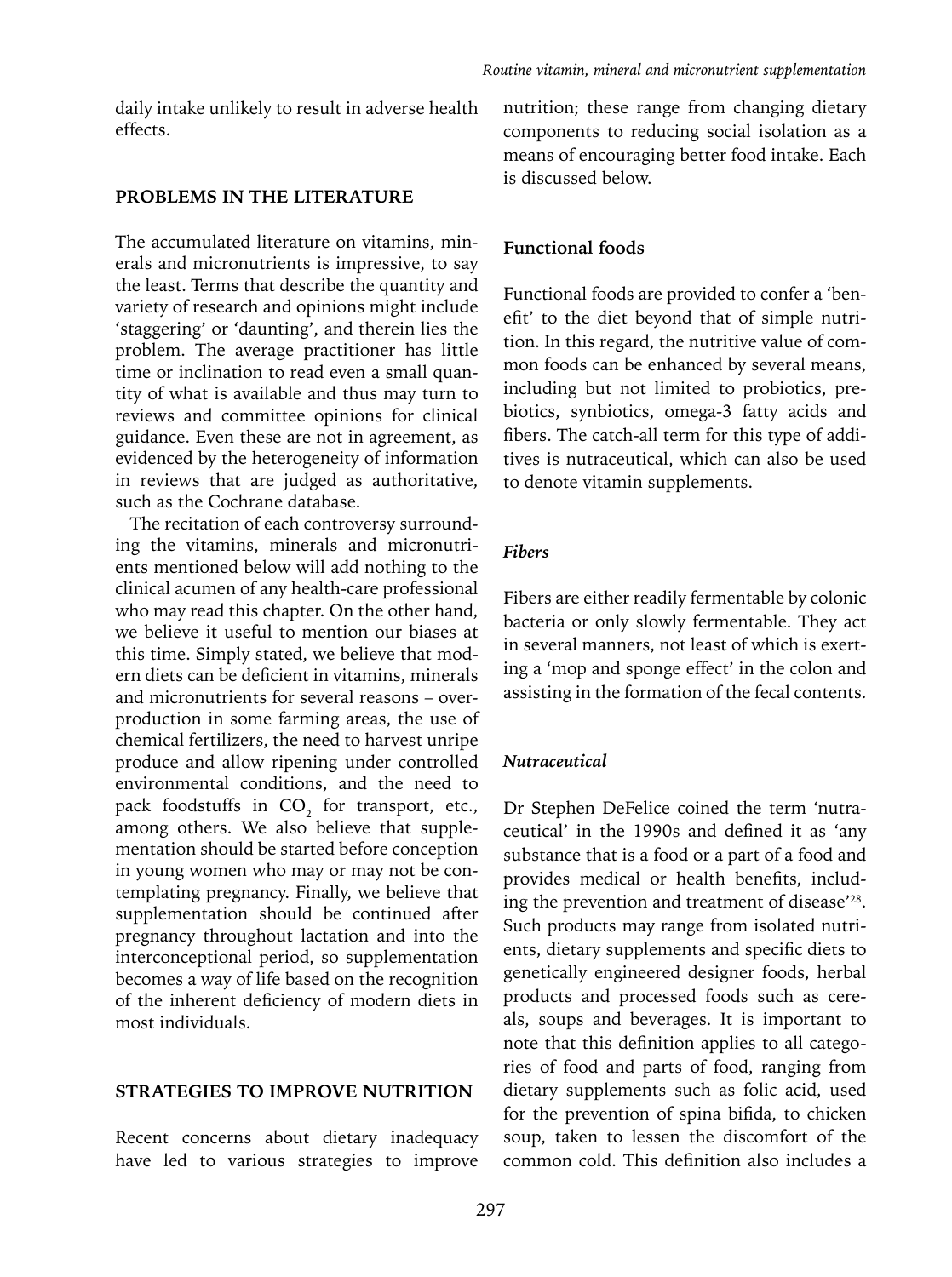bioengineered designer vegetable food, rich in antioxidant ingredients, and a stimulant functional food or 'pharmafood' and fibers.

### *Prebiotics*

Prebiotics are 'non-digestible food ingredients' that selectively stimulate a limited number of bacteria in the colon to improve the health of the host. Present-day prebiotic research is concerned with enhancing probiotic flora.

## *Probiotics*

A probiotic is defined as a 'live microbial food supplement' that beneficially affects the host by improving its intestinal balance. Lactic acid bacteria, particularly *Lactobacillus* spp. and *Bifidobacterium* spp., are the best-studied probiotics at the time of this writing and can be combined with food products such as cereals, bioyogurts and drinks for benefit of gastrointestinal (diarrheal and irritable bowel syndrome) and non-gastrointestinal conditions (candidiasis and urinary and respiratory tract infections).

# *Synbiotics*

These substances contain complementary probiotic and prebiotic ingredients that interact synergistically toward maintenance of a desirable microbial population in the intestine.

### **The Mediterranean diet**

Simply stated, this diet contains high quantities of vegetables, legumes, fruits and cereals (largely unrefined); a moderate-to-high intake of fish; a low intake of saturated fats in contrast to a high intake of unsaturated fats, especially olive oil; a low-to-moderate intake of dairy products, mostly in the form of cheese and yogurt; a low intake of meat; and a modest intake of alcohol mostly in the form of wine. This diet is widely viewed as promoting healthier aging, increasing longevity, and possibly reducing the risk of developing Alzheimer's disease later in life.

# **Reducing social isolation**

Regardless of age, dining with other individuals has many advantages compared to dining alone. Granted that many women of reproductive age are single and often employed, special efforts must be made as part of the counseling process when pregnancy is desired to inform patients that reliance on modern fast foods is not a means to enhance nutrition and that eating with co-workers and/or family has numerous intangible benefits. Most research in this area has been confined to older individuals, many of whom were residing in institutional facilities. Be this as it may, there is no reason to believe that the positive effects of communal consumption that have been observed in older individuals would not pertain to the young, regardless of whether they are pregnant<sup>29</sup>.

### **'ESSENTIAL MATERNAL/ FETAL BUILDING BLOCKS**

### **Folate**

• General – folic acid (pteroglutamic acid or PGA) is a synthetic form of folate. Naturally occurring folate is abundant in dark green leafy vegetables, orange juice, legumes (beans), nuts, asparagus and other select foods. Meat, with the exception of liver, is not a good source of folate. Folic acid, as contained in commercial products or fortified foods, is generally more bioavailable than when consumed from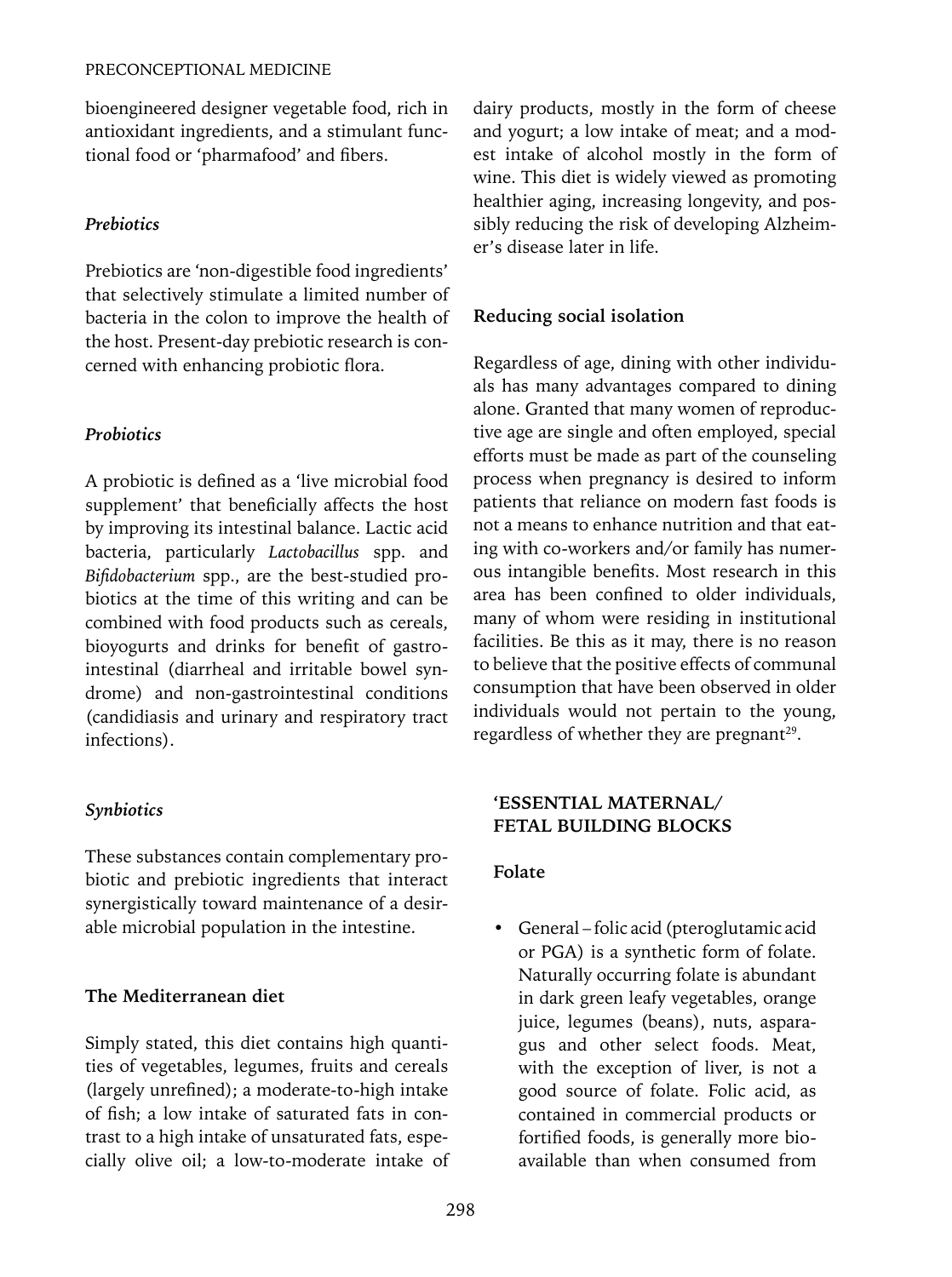food alone. Indeed, it has been suggested that without supplementation, one would need to ingest enormous quantities of green leafy vegetables to even approximate daily requirements. It also has been suggested that the actual content of folate in foods known to contain high amounts has been declining on an annual basis for some years because of overproduction and the use of artificial fertilizers.

- DRI folate requirements increase during pregnancy, a fact that has been appreciated for decades. What has not been appreciated until recently is that folate deficiencies must be addressed before the woman becomes pregnant, because many women do not receive medical care until after the 28th day of conception, at which time deficiency cannot be corrected in time to prevent neural tube defects [which] may have already occurred.
- The RDA for folate during pregnancy, as established by the Institute of Medicine in 1998, is  $600 \mu$ g per day DFE [dietary folate equivalent], this being approximately 50% higher than that of non-pregnant women. Prenatal vitamin supplements contain from 400 to  $1000 \,\mathrm{\upmu g}$  of folic acid. The higher doses are in excess of the  $600\,\mu$ g per day folate DFE for pregnant women.

# *Deficiency*

• Neural tube defects (NTD) occur more frequently in the presence of folate deficiency. The most common include anencephaly and spina bifida, which result from failure of closure of the developing neural tube as it overlies the developing embryonic brain and spinal cord, respectively. This closure

occurs by the 28th day of embryogenesis (42 days after the onset of the last menstrual period). Approximately 3000 NTD-affected pregnancies occur on an annual basis in the US alone<sup>1</sup>, and the worldwide numbers may still be as high as 300,000 per year, although the incidence ranges widely (0.8 per 1000 births in certain areas of the US to 13.8 per 1000 births in north central China)<sup>26,27</sup>.

- Cardiac defects folic acid containing supplements consumed early in pregnancy have been associated with reduced risks for offspring with heart defects, especially ventricular septal defects and conotruncal defects (e.g. tetralogy of Fallot and transposition of the great arteries)<sup>30</sup>. Although controlled intervention trials are lacking, secondary analysis of a Hungarian randomized controlled trial (RCT)<sup>31</sup> showed reduced occurrence of both cardiovascular anomalies  $(OR = 0.42)$ and urinary tract anomalies. Studies in other jurisdictions have reported similar decreases.
- Other positive associations have been reported, including reductions in the incidences of colorectal cancer, breast cancer and possibly vascular disease<sup>26,27</sup>. Of perhaps greater interest to obstetricians/gynecologists is the report that preconceptional folic acid supplementation [for] 1 year or longer was associated with a 50–70% decrease in the risk of early spontaneous preterm delivery between 20 and 28 weeks, a finding that remained after adjustment for maternal age, race, BMI [body mass index], education, marital status, smoking, parity and history of preterm birth<sup>32</sup>.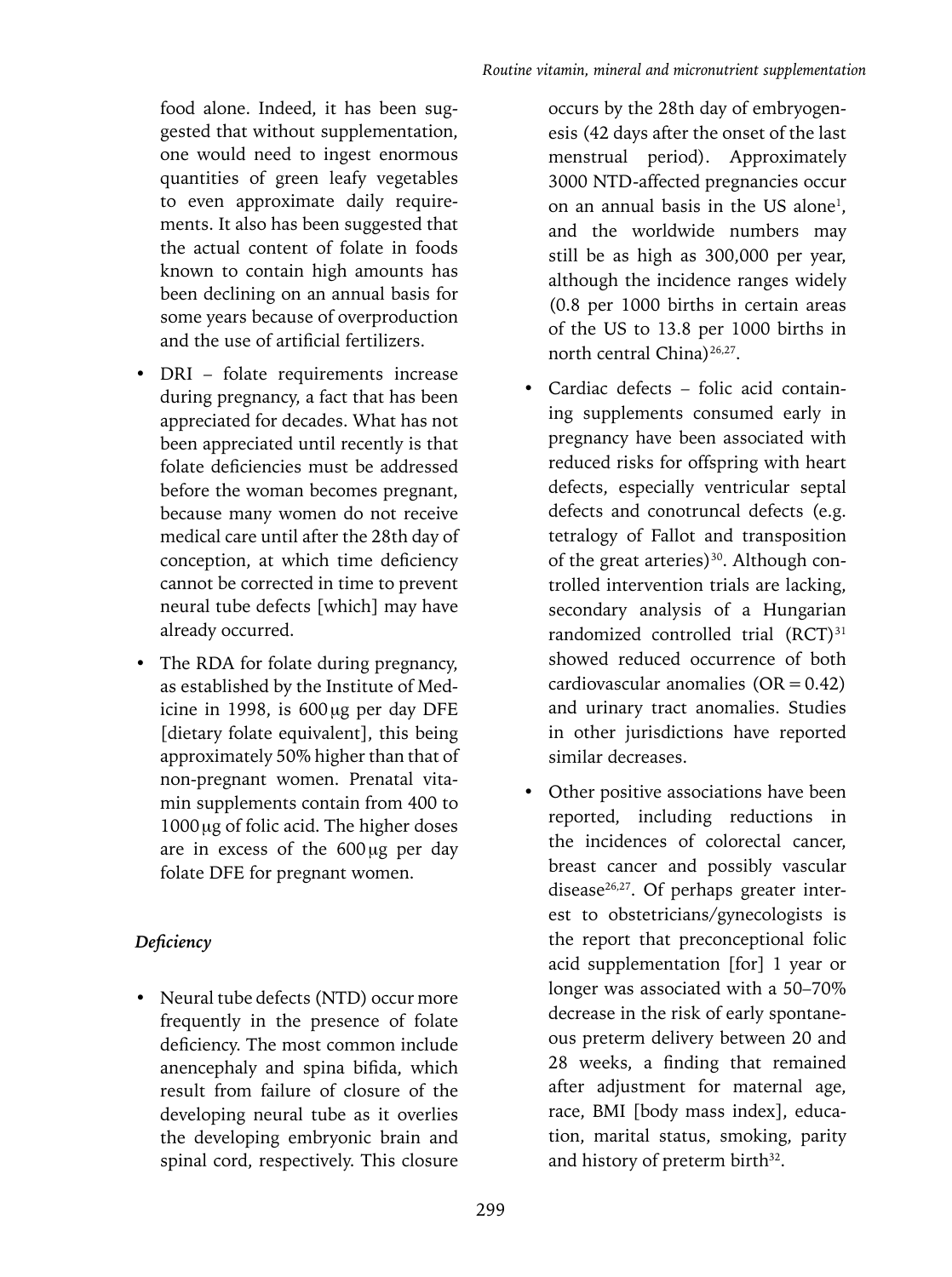### *Supplementation*

- In 1992, the US Public Health Service recommended that all women of childbearing age consume  $400 \mu g$ / day of folic acid from supplements, fortified foods, or both, in addition to consuming a varied diet to reduce the likelihood of their having an NTDaffected pregnancy<sup>33</sup>. The Institute of Medicine followed in 1998, advising that all women capable of becoming pregnant consume this important vitamin<sup>2</sup>. Other countries have agreed, with some including the recommendation that supplementation begin in the preconceptional period. This change is considered of great importance because numerous investigations worldwide document that policies advocating supplementation beginning in pregnancy alone are not sufficient to produce the desired reduction in NTD prevalence.
- The  $400\mu$ g dose is the amount observed to be associated with NTD risk reduction in most epidemiological studies, supporting the conclusion that periconceptional folic acid use significantly reduces the [incidence] of NTD. It is also the dose [used] in the large scale Chinese intervention trial  $(N=250,000)^{26,27}$ .
- The 400 µg dose is accepted worldwide even though the only genuine occurrence RCT (NTD in the absence of prior-affected offspring) used a dose of  $800\mu$ g folic acid. In this study, the frequency of NTD was zero among 2471 women receiving 0.8mg, compared to six among 2391 not so receiving<sup>34</sup>, in which the expected NTD cases were 6.9 and 6.7, respectively. This study used  $800 \mu$ g of folic acid, not because the authors had any

scientific evidence of its superiority, but because this dose was provided gratis to the investigators. In the Chinese study mentioned above,  $400 \mu$ g of folic acid was used selectively in specific geographic regions and reduced NTD occurrence by 79% in high incidence regions (0.65% background NTD incidence) and 41% in low incidence regions (0.08% background NTD incidence) $35$ .

• Although the  $400 \mu g/day$  is a reasonable dose of folic acid for reducing NTD in the general population, it is considered insufficient for women who have previously had an infant with an NTD. Here the recommended dose is  $4mg$  per day<sup>36</sup> (ten times the normal), based on a Medical Research Council trial that resulted in a 72% reduction in NTD recurrence<sup>37</sup>.

# *Fortification*

Folic acid fortification programs (i.e. adding folic acid to food) are justified because most women of reproductive age still do not take folic acid supplements (especially before becoming pregnant) and because educational efforts pertaining to NTD risk reduction have not been completely effective in modifying behavior related to supplement use. By 2007, 54 countries had regulations regarding mandatory wheat flour fortification<sup>38</sup>. In the US, as noted above, folic acid also is added in specified amounts to all cereal grain products (bread and pasta, for example) that then are labeled "enriched". Even so, it is estimated that, of US women of reproductive age, only 8% consume equal to or greater than  $400 \mu g/day^{39}$ , thus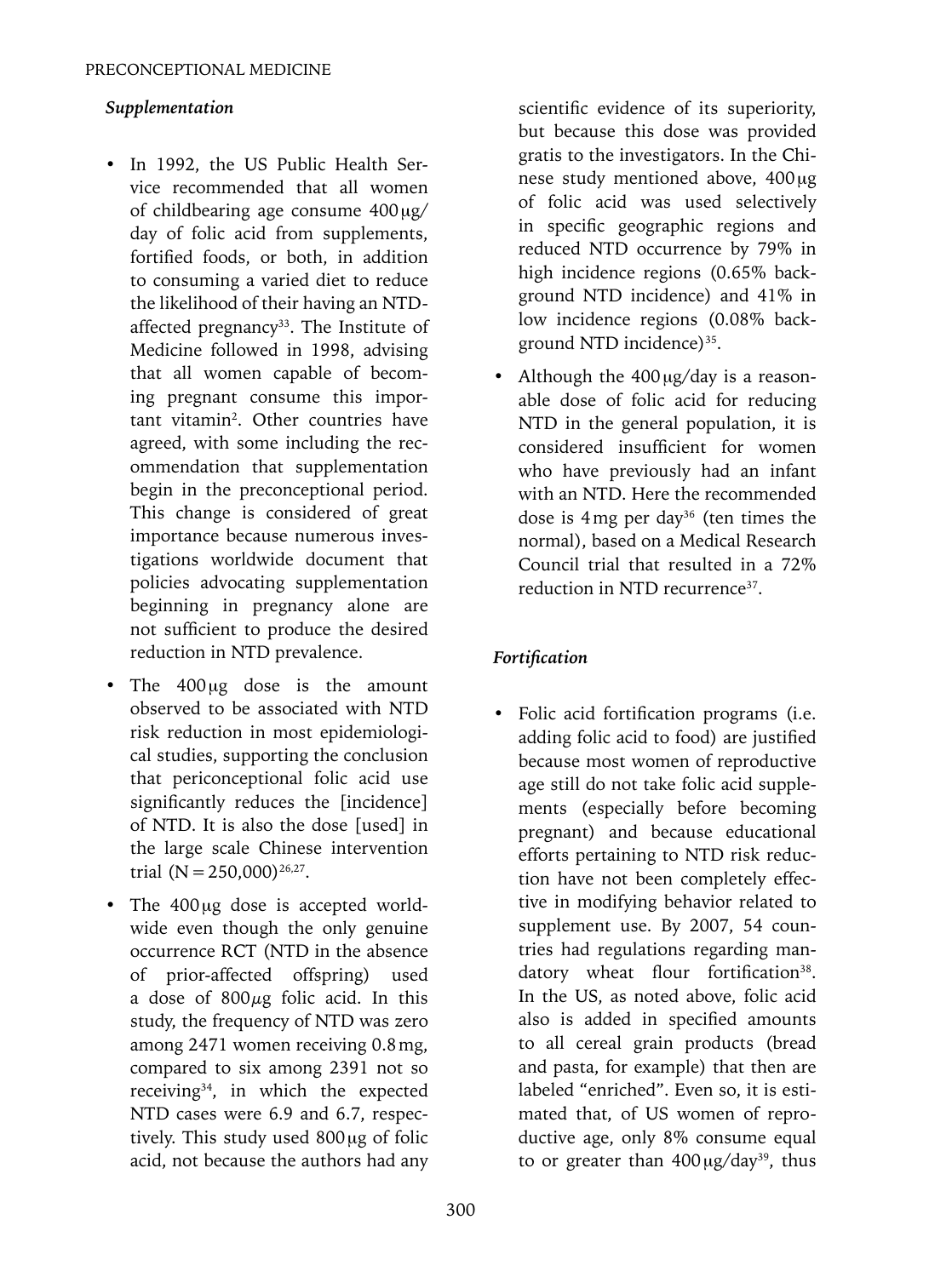supporting the conclusion that most US women need to take a folic acid supplement to achieve the US Public Health Service/Institute of Medicine (USPHS/IOM) recommendation of  $400 \mu g/day$ .

- Racial and ethnic disparities exist, with Hispanic women having the highest rate of NTD and the lowest use of folic acid supplements<sup>40,41</sup>. To what extent this disparity exists because of the propensity of Hispanic women to preferentially consume products containing corn flour on a daily basis as would occur with tortilla consumption is unknown. It is a reasonable conjecture, although it also is reasonable to presume that other factors may be working concomitantly.
- The incidence of NTD was inversely associated with folate status in a large Irish cohort study in which the lowest prevalence of NTD was associated with a mean serum folate of ≥7ng/dl and a mean serum red blood cell (RBC) folate concentration of approximately 400 ng/ml<sup>42</sup>.
- Effect of excess the Institute of Medicine43 found no substantiated evidence of toxic effects, although other potential adverse effects are: (1) potential interference with the diagnosis of vitamin B12 deficiency-based neurological disease (masking); and (2) potential increase in numbers of twins, a finding ultimately thought to be related to confounding by a high preponderance of fertility interventions.

# **Iodine**

• General – iodine is an essential element that is required for the synthesis of the thyroid hormones of thyroxine

(T4) and tri-iodothyronine (T3) that play pivotal roles in metabolism. Deficiency (hypothyroidism) and excess (hyperthyroidism) are well known to medical practitioners throughout the world. Iodine in the form of iodate commonly is used as an additive to salt to prevent iodine deficiency disorders. It is also a common additive of supplements. Upon ingestion, iodate is reduced to iodide that is absorbed and available metabolically as active iodine26,27.

- DRI World Health Organization<sup>44</sup>, United Nations Children's Fund and the International Council for Control of Iodine Deficiency Disorders consider a daily intake of  $100 \mu$ g of iodine per day for adults as being sufficient to provide typical urinary iodine levels of  $100 \mu g/l$ . This is not the case in the US where the RDA is  $150 \mu g/day$  for both men and women. The tolerable upper intake level (TUIL) for adults is  $1100 \mu g/day$  (1.1mg/day). This is because a large portion of the country is landlocked, and those inhabitants do not consume seafood regularly.
- Many regions throughout the world lack sufficient dietary iodine which is dependent on seafood, particularly salt water fish, and, to a certain extent, milk. It is fortunate that iodine is the simplest micronutrient to fortify; [this] is usually accomplished by the addition of potassium and/or calcium iodate to salt<sup>26,27</sup>. Iodine requirements in pregnancy are higher than for the non-pregnant woman. The RDA must be  $220 \mu g/day$  to achieve a urinary iodine excretion of  $>150 \mu g/day$ .

# *Deficiency*

• Deficiency is present worldwide and often remedied by fortification,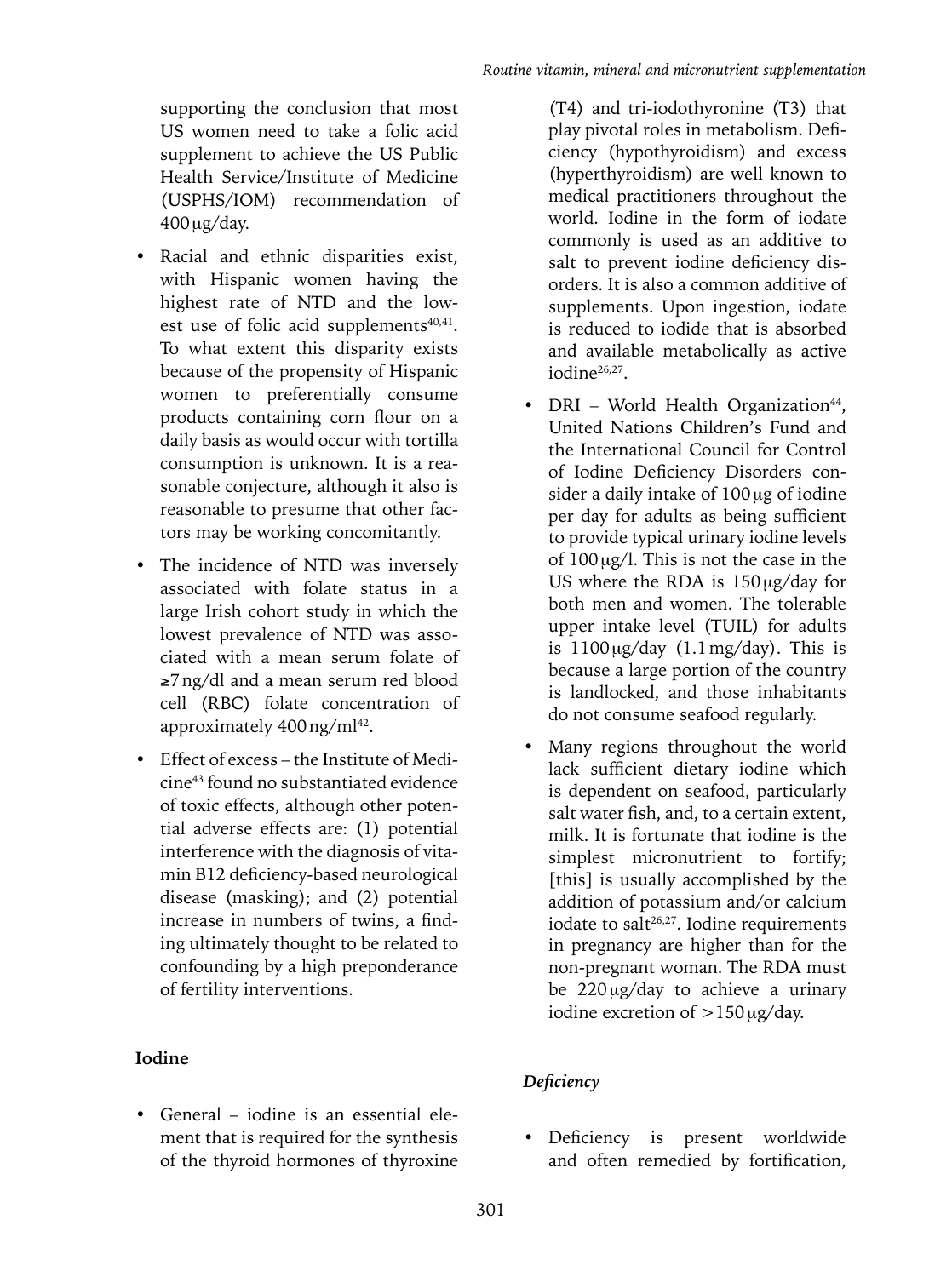although this latter process is variable. In the US, addition of iodate to salt began in the 1920s, but as recently as 1988–1994 the National Health and Nutrition examination survey determined that 15% of women aged 15–40 and 17% of pregnant women had urinary concentrations of iodine amounting to only  $50 \mu$ g, indicating  $\lt 100 \mu$ g daily intake<sup>45</sup>.

- Deficiency during pregnancy may be accompanied by catastrophic consequences, including spontaneous abortion, stillbirth and increased perinatal mortality. Newborns may exhibit goiter, mental retardation and cretinism, the most extreme form of neurological damage from hypothyroidism. The brain is particularly sensitive to deficiencies, because thyroid hormones are responsible for myelinization of the central nervous tissue.
- Effect of excess when the recommended intake is vastly exceeded, the excess intake of iodine may rarely result in goiter, thyrotoxic crisis and hyperthyroidism. This does not occur after digestion of physiological quantities of iodized table salt or from lowdose supplements during pregnancy  $(1-200 \text{ or } 100-200 \text{ µg/day})$ . WHO recommends upper intake levels of  $600 \mu g/day^{46}$ , while the US Institute of Medicine<sup>47</sup> considers the safe upper limit for iodine intake to be 1000<sub>ug</sub>/day for pregnant women. Reasons for this wide variation are not clear but illustrate the complexity of attempting to define upper limits of intake that are appropriate for all patients.

### **Iron**

• General – the use of iron in pregnancy has a long history. It was probably first prescribed as a restorative in ancient days in the form of wine (an alcoholic tincture of iron) before the association of alcohol and fetal anomalies was appreciated. Certainly it was known to obstetricians practicing by the middle of the 20th century, at which time it was often prescribed as a separate pill in doses far in excess of what could be reasonably be absorbed and as such was often cited as the cause of gastrointestinal discomfort that ranged from pain and cramps to diarrhea or vomiting. It is not surprising that many women, especially multiparas, are all too happy to deposit their prescriptions for iron products in the waste basket when leaving the clinic or doctor's consultation.

- Iron holds the dubious distinction of simultaneously being an essential trace mineral, the source of the world's most common deficiency, and a potential cause of anemia in pregnancy if its level is insufficient. Its ability to convert between the ferrous  $(Fe^{2+})$  and the ferric  $(Fe^{3+})$  states accounts for its role in oxidative metabolism. When free iron is present, it can lead to the generation of active oxygen species and free radicals that may cause oxidative damage.
- Dietary iron consists of heme and non-heme (inorganic) forms. Heme iron is supplied by meat, fish and poultry, whereas plant-based foods (vegetables, fruits and grains) are the sources of non-heme iron, although bioavailability varies greatly (high from broccoli and cabbage, and low from legumes, rice and maize). Fortified foods always use the non-heme inorganic form, and absorption is enhanced by ascorbate and stomach acid, and inhibited by calcium and a number of food constituents. The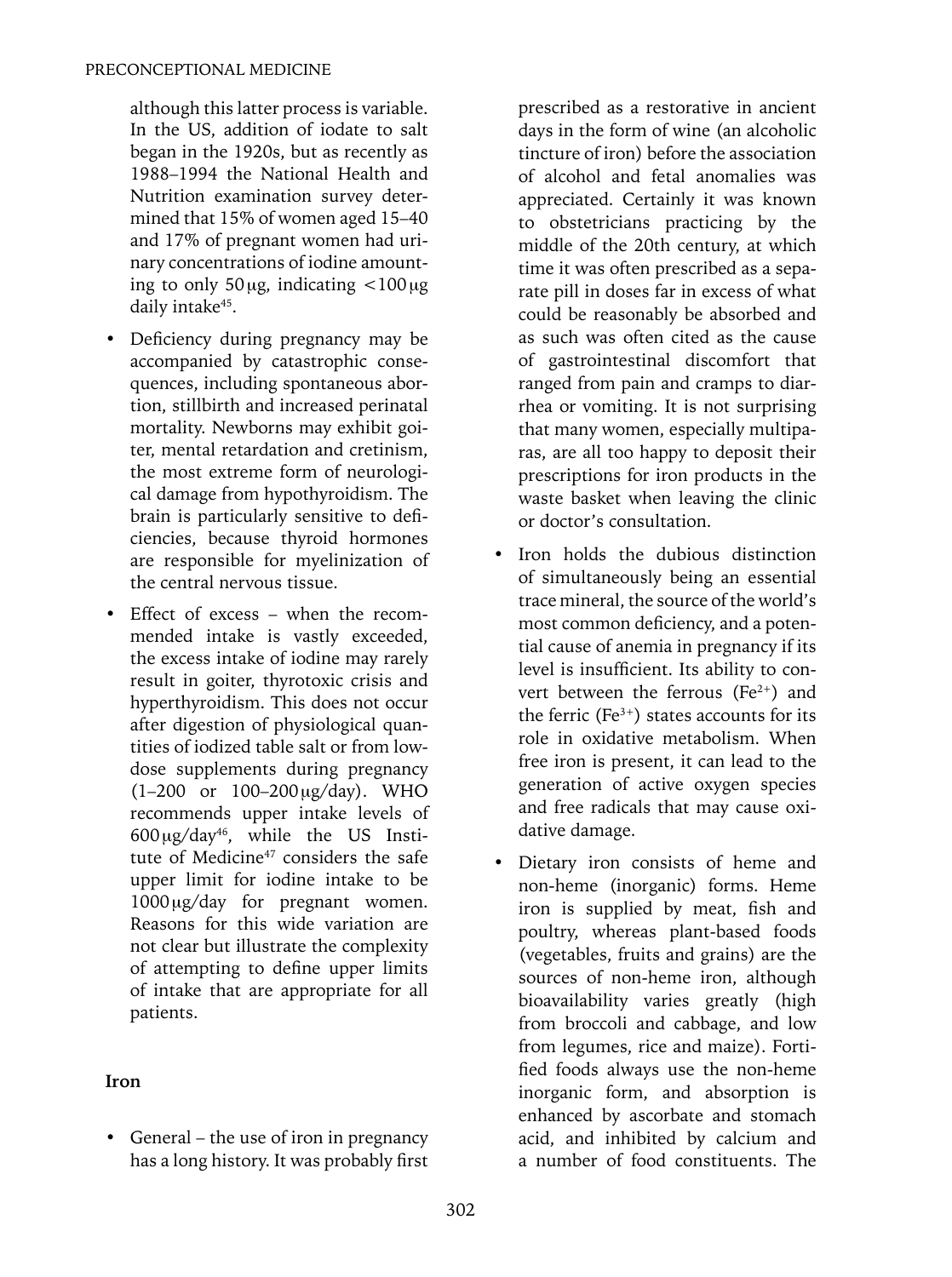average estimated iron absorption from an adequate diet is 10%, a figure that increases to 18% in individuals with depleted stores.

- The numbers cited above relating to absorption cloud the clinical picture. About 4mg is the maximum that can be absorbed on a daily basis regardless of whether the woman has adequate or inadequate stores. This number is of great importance when advising patients regarding a prenatal supplement that contains iron, because many contain quantities far in excess of that which can be absorbed and which may be the cause of gastrointestinal disturbances.
- Iron status is often measured by hemoglobin levels, with deficiency being defined as <13g Hb/dl for men and <12g Hb/dl for women (WHO criteria48). There are numerous biomarkers that are better indicators of iron stores, however, especially the total serum iron binding capacity, with levels of more than  $450 \mu g/dl$ indicating deficiency.
- DRI the RDA as set by the IOM for pregnancy is 27 mg/day<sup>49</sup>. This represents an approximate 50% increase over the RDA for adult females (18mg). The need for increased iron is based on the increases in the red cell mass, a 50% expansion of the plasma volume and the growing fetal requirements. Estimations of the amount of iron that needs to be absorbed in the second and third trimester are 4–5mg/day and 6–7mg/ day, respectively. These needs are partially addressed by existing iron stores even when the woman is anemic. The RDA for lactating women was set at 10mg/day26,27.
- Deficiency although it is clearly beneficial to enter pregnancy with an

adequate iron store, WHO estimates anemia is present in 18% of pregnant women in industrialized countries and  $56\%$  in developing countries<sup>50</sup>. Most of these anemias had their onset before conception, and the presence of iron deficiencies *per se* as measured by low ferritin far exceeds the prevalence of anemia. The literature on the adverse effects of anemia is copious, with low birth weights, premature delivery and low neonatal iron stores being prominent.

## *Supplementation*

- Given the circumstances described above, it is disconcerting that international organizations have not reached a consensus about the value of supplementation. The recommendations of the Institution of Medicine are complex<sup>51</sup>. The American College of Obstetricians and Gynecologists recommends that all pregnant women should be screened for anemia and those with iron deficiency anemia be treated with supplemental iron in addition to prenatal vitamins<sup>52</sup>.
- The authors believe that pronouncements such as these make a simple proposition unnecessarily complex for busy practitioners who often see patients who come for antenatal care with the presumption that they will be given vitamin and iron supplementation. Because most modern prenatal supplements contain rational amounts of iron, it seems reasonable to prescribe them to all pregnant women.
- A final word of caution is necessary. The most common cause of poisoning fatality in young children is accidental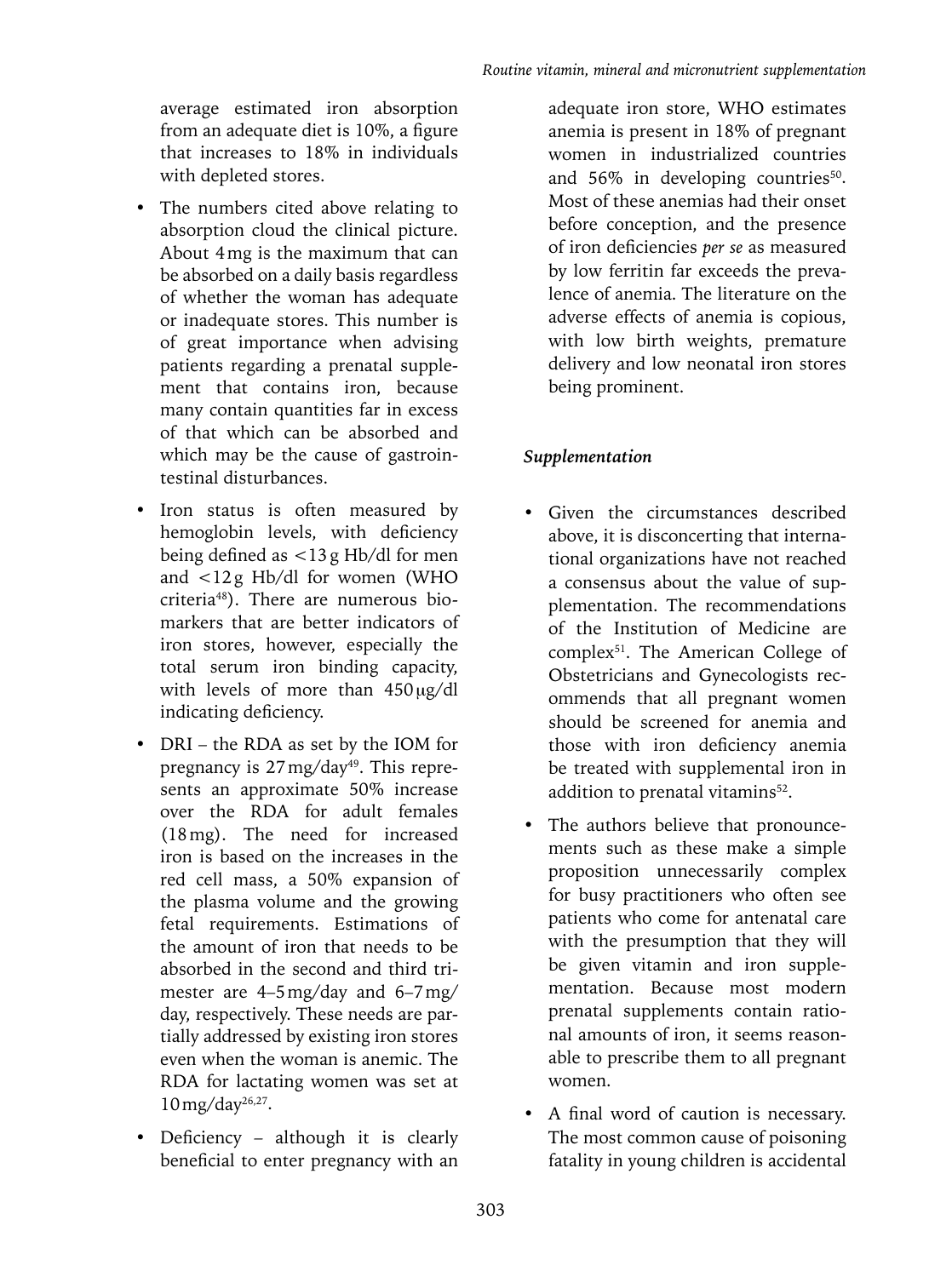overdose by ingesting iron-containing products. The oral lethal dose is approximately 200mg/kg, although less can be fatal. Early symptoms include vomiting, nausea, hypotension and respiratory difficulties; later, multiple organ failure or central nervous system (CNS) failure may occur. Maternal oral medications with iron contents clearly should be kept out of children's reach.

• Effect of excess – the upper intake level (UL) is 45mg/day, a figure based on the likelihood of gastrointestinal distress from higher amounts.

# **Omega 3 fatty acids**

- General three main types of omega 3 essential fatty acids, with distinctly different functions, are important in perinatal nutrition. Eicosapentaenoic acid (EPA), found primarily in fish and fish oil, helps the body manufacture eicosanoids and has controlling effects on hormones and the immune system, both of which are known to affect brain function. Docosahexanoic acid (DHA) also is found primarily in fish and represents about 97% of all omega 3 fats in the brain and 93% of all omega 3 fats in the retina. As such, it is particularly important for fetal brain and retinal development during the third trimester and up to 18 months of life. DHA is involved in visual and neural function and neurotransmitter metabolism. Alphalinolenic acid (ALA), found mostly in seeds, vegetable oils and leafy green vegetables, is converted into EPA and then into DHA in the body.
- These omega 3 fatty acids and the omega 6 fatty acid, arachidonic acid

(AA), recently have gained attention in the field of prenatal nutrition because of their important functions in fetal and newborn neurodevelopment and inflammation. DHA and AA are critical to fetal and infant central nervous system growth and development<sup>53,54</sup>. All of the omega 3 and omega 6 fatty acids accumulated by the fetus are derived from the mother by placental transfer. During the last trimester, the fetus accrues about 50–70mg/day of DHA. Both maternal DHA intake and circulating DHA concentrations are important determinants of fetal blood concentrations of DHA.

- Recommendations pregnant women have an increased need for essential omega 3 fatty acids compared with women who are not pregnant<sup>55</sup>. Supplementation is imperative because pregnant women often do not get adequate omega 3 fatty acids when seafood, the major source, is restricted to two or fewer servings per week. Supplementation is particularly critical for pregnant women who do not have any means of getting omega 3 oils from their diets<sup>56</sup>. No requirements have been established for omega 3s for pregnant women.
- As macronutrients, omega 3s are assigned an AI and AMDR (acceptable macronutrient distribution range) instead of RDAs. The AI for omega 3s is  $1.1$  g/day for women<sup>57,58</sup>, while the AMDR is 0.6–1.2% of total energy59. The physiological potency of the various omega 3s differs so widely that it is not possible to estimate one AMDR for all omega 3 fatty acids. Approximately 10% of the AMDR can be consumed as EPA and/or DHA. At the time of this writing, lack of evidence prevents [the] setting [of] a UL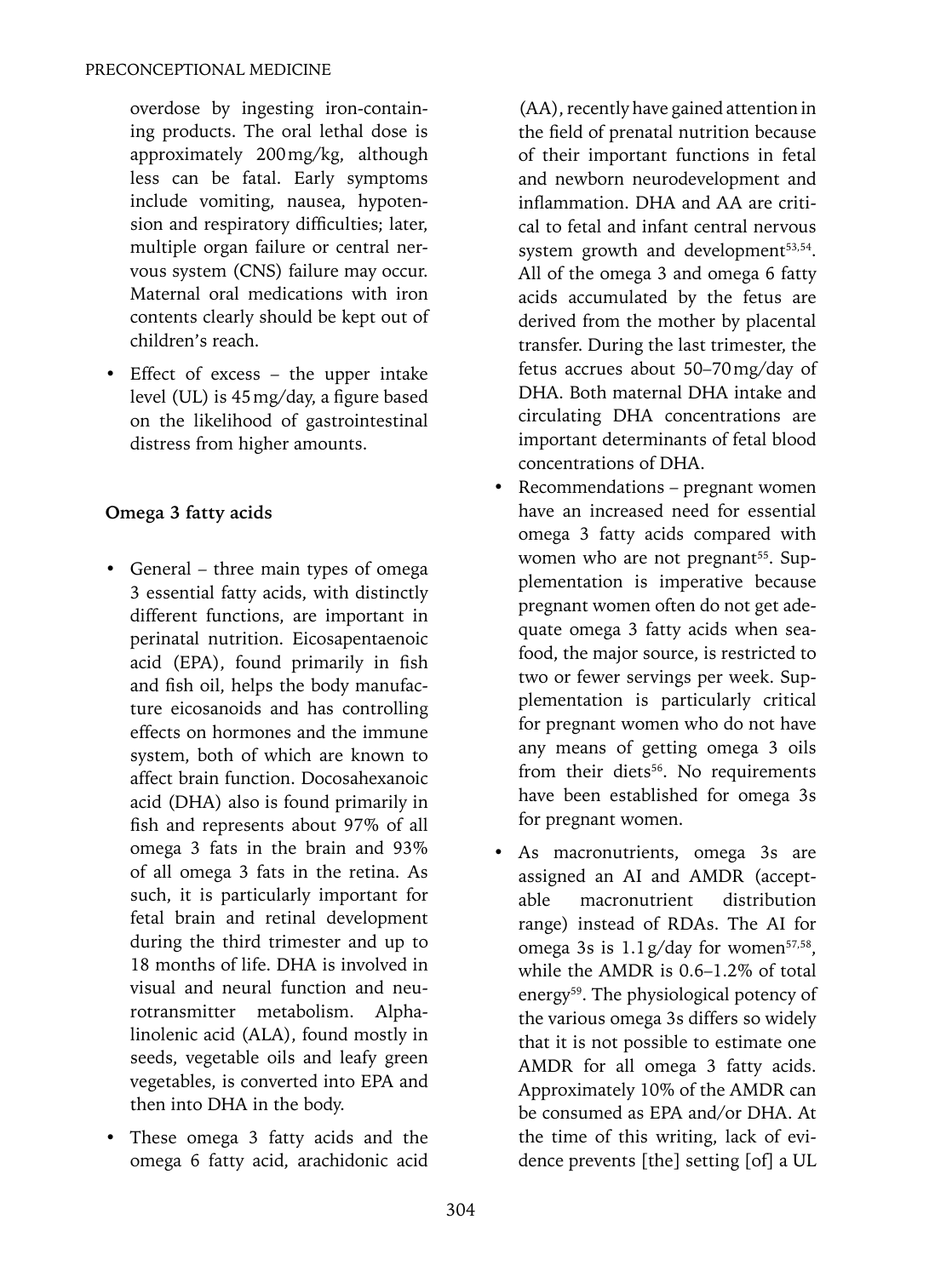(upper tolerable limit) for omega 3 fatty acids<sup>59,60</sup>.

- The unified recommendation for pregnant and lactating women is 1200mg of omega 3s daily. Supplementation is the only way to achieve this, and supplements may be fish oil supplying EPA and DHA or algae-derived DHA in combination with fish oil.
- Omega 3 supplementation in food has become a significant part of food fortification, with food companies around the world launching omega 3 fortified bread, mayonnaise, pizza, yogurt, orange juice, pasta, milk, eggs and confections. In the US, infant formula is regulated as a unique food category by the Food and Drug Administration, and omega 3 enrichment is mandated for all infant formula. This practice increasingly is being adopted by food regulators around the world.
- Excesses consuming either large or inadequate amounts of omega 3 fatty acids during pregnancy and lactation seems unwise because of the potential for adverse effects on infant development. Whereas evidence shows the detrimental effects of omega 3 deficiency on the health status of babies<sup>61</sup>, no evidence has established the effect of consuming excessive amounts of omega 3 during pregnancy or lactation.

# **Selenium**

• General – selenium is an essential trace mineral required only in small amounts<sup>62,63</sup>. Selenium forms selenoproteins with an antioxidant role to prevent cellular damage from free radicals. Selenoproteins also help regulate thyroid function and play a role

in immunity<sup>64-66</sup>. The major dietary sources of selenium are plant foods. The selenium content of soil affects the selenium levels in food (plant or animal origin) and food distribution across regions with disparate levels of selenium in the soil helping prevent selenium deficiency in people living in low-selenium geographic areas. Selenium deficiency is, however, a common issue with populations that consume only foods grown locally in low selenium regions.

- Recommendations pregnant women have a higher need for selenium than do most adults. Food labels do not list selenium content, and the selenium content of foods varies widely depending on food type and area where grown. Because Brazil nuts are unusually high in selenium, with as much as 544 µg per ounce (780% DV [daily value]), it is wise to eat Brazil nuts only occasionally.
- The RDA for pregnant and lactating women is  $60 \mu g$  and  $70 \mu g$  selenium, respectively. Information is insufficient to establish an RDA for infants; however, an AI of  $15 \mu$ g selenium has been established for 0–6-month-old healthy infants who are breastfed and  $20 \mu$ g for infants 7–12 months old.

# *Deficiency*

- Low selenium levels may be linked to pre-eclampsia, first-trimester miscarriages and recurrent miscarriages<sup>67</sup>. The researchers reported that women with low levels of selenium had up to four times the risk of developing these conditions.
- Selenium deficiency occurs in regions with low selenium soil content,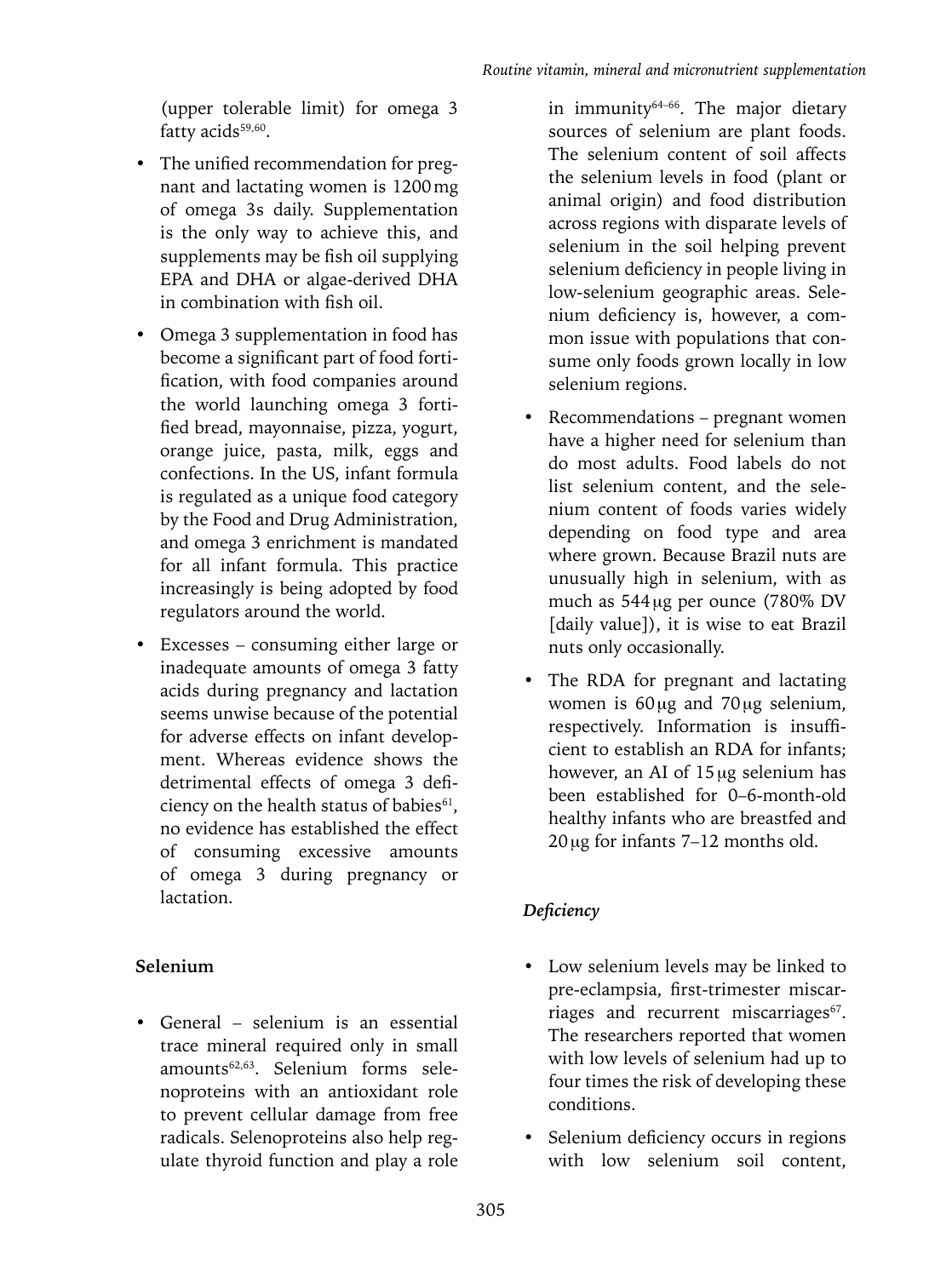notably in China and parts of Russia. Selenium deficiency usually does not manifest in illness; rather, it weakens the immune system, rendering the body vulnerable to illnesses caused by other nutritional, biochemical, or infectious diseases. Three diseases are associated with severe selenium deficiency in children: Keshan disease that results in an enlarged heart with poor function, Kashin-Beck disease that results in osteoarthropathy, and myxedematous endemic cretinism that results in mental retardation.

• Women with Crohn's disease and surgical removal of part of the stomach have increased susceptibility to selenium depletion or deficiency, which further exacerbates neurological effects of iodine deficiency on thyroid function<sup>64,68</sup>. Malabsorption owing to HIV/AIDS can deplete levels of selenium, and selenium deficiency is associated with decreased immune cell counts, increased disease progression, and mortality in HIV/AIDS populations $69,70$ , so much so that physicians often prescribe selenium supplements as part of an overall maternal nutrition plan for such patients.

### *Supplementation*

• Selenium occurs in foods as selenomethionine and is incorporated into body proteins along with the methionine. On the market, selenium supplements often are based on sodium selenite and sodium selenate, forms that are not absorbed or utilized as optimally as is the organic form. "High selenium yeasts" contain as much as  $1000-2000 \mu$ g of selenium organically bound per gram $71$  and are more

effective because of greater bioavailability. Only high-selenium yeast has been shown to lower cancer incidence and prostate specific antigen (PSA) and is recommended over the organic form for supplementation.

- European crop survey data indicate selenium levels in British and European wheats to be generally 10–50 times lower than in American or Canadian wheats. Thus, foods made from such wheat, a staple grain for example, would fail to help consumers meet the recommended intake of selenium. Despite this, no uniform regulations mandating enrichment of staple foods with high-selenium yeast are available on a worldwide basis.
- Excess high blood levels of selenium  $(>100 \,\mathrm{kg/dl})$  can result in a condition called selenosis $72$ , the symptoms of which include gastrointestinal upsets, hair loss, white blotchy nails, garlic breath odor, fatigue, irritability and mild nerve damage<sup>62</sup>. Selenium toxicity is rare.

### **Vitamin A**

• General – vitamin A is a fat soluble nutrient that exists in several forms (known as retinoids), including retinol, retinal, retinoic acid and retinyl ester. Synthetic analogues also exist, as do about 600 provitamin A carotenoids that represent precursors of vitamin A. Only about 10% of the latter compounds can be converted to vitamin A, although both types are found in nature. Vitamin A is primarily present in animal-origin food stuffs, especially liver, dairy products (whole milk, cheese and butter), and fish, such as tuna, sardines and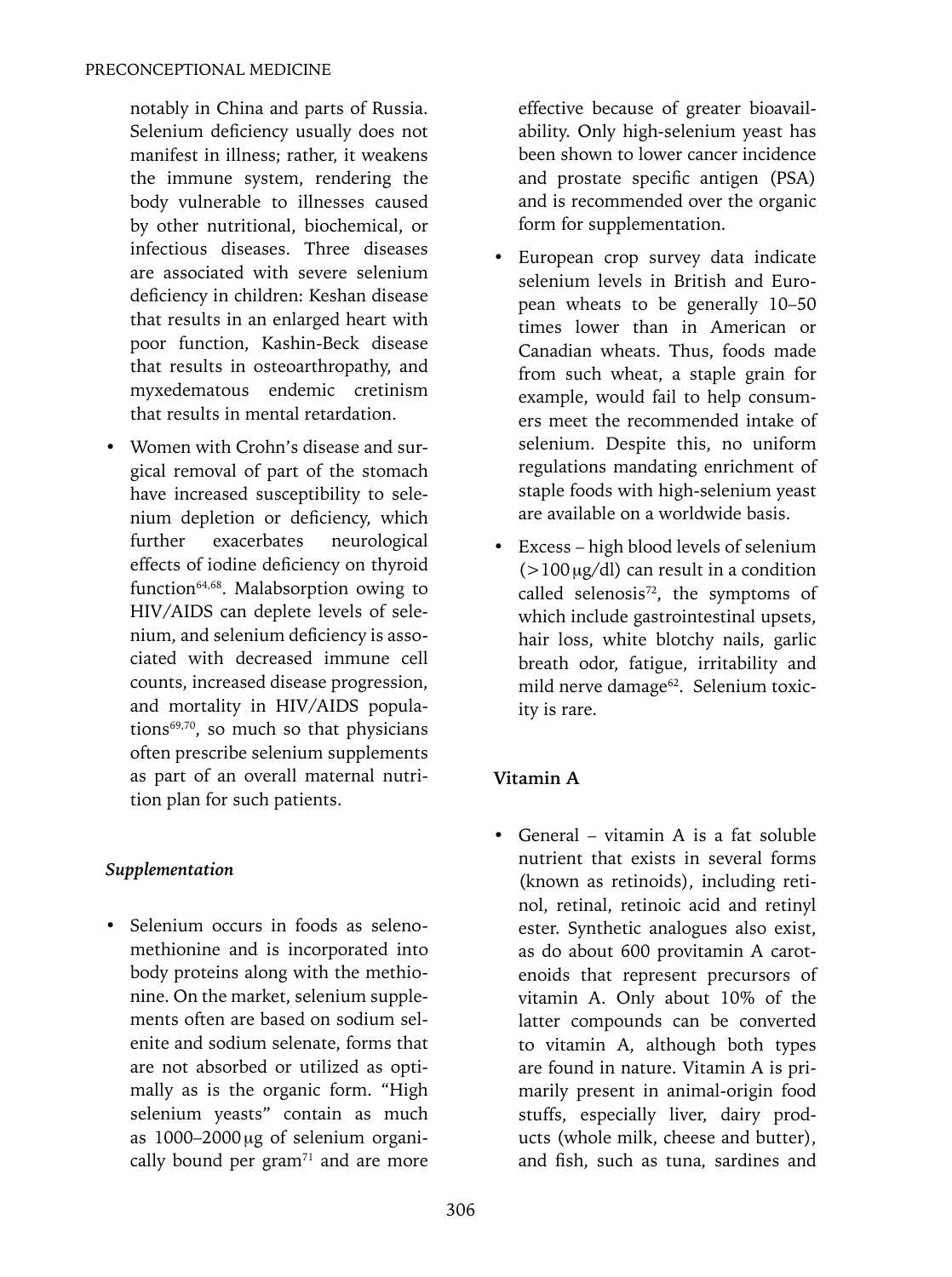herring. Fish liver oils, in particular cod liver oil, are also high in vitamin A content. Carotenoids are synthesized by plants and found mainly in fruits and vegetables, the most abundant of which is beta carotene that has the greatest amount of provitamin A activity. Vitamin A is essential for vision, reproduction, immunity, skin and epithelial integrity, and the transduction of light into neural signals in the eyes. It is especially critical during periods wherein cells rapidly proliferate and differentiate.

- DRI in 2001, the Institute of Medicine revised the RDA guidelines for vitamin A expressed as retinol activity equivalents  $(RAE)^{73}$ . No such action was taken for carotenoids because they are not considered essential nutrients. The RDA for pregnant women is  $750-770 \mu g$  RAE in which  $1 \mu$ g of retinol equals  $12 \mu$ g beta carotene. The tolerable upper intake (UL) is  $3000 \mu$ g for preformed vitamin A. Doses of vitamin A present in supplements are usually reported in IU and need conversion to RAE to determine whether they meet the RDA.
- During pregnancy, requirements are predictively higher because of fetal growth needs. In well-nourished women, diet suffices to provide suggested requirements<sup>74</sup>.

# *Deficiency*

• Although deficiencies are rare in industrialized nations, they represent a major problem globally, and are most commonly manifest as night blindness and xeropthalmia. In pregnancy, especially during the third trimester, vitamin A starts to accumulate

in the fetus. No correlation between deficiency and malformed infants has been established. After the first few weeks of life, neonatal deficiency may develop if the breastfeeding mother is vitamin A deficient.

• Toxicity – case reports of offspring with anomalies after mothers took high levels of vitamin  $A^{75,76}$  have led to some concern about high doses during pregnancy. Although no consistent pattern of anomalies has been observed<sup>74</sup>, caution has been raised against any dose greater than 2500IU. The literature on anomalies is unclear, because doses have varied from 10,000IU daily to 50,000IU in the form of a supplement. Even when 10,000IU was the dose utilized, the literature is divided as to whether increases in anomalies are seen $26,27$ . In contrast to the equivocation regarding the effects of excess vitamin A, the literature is clear that retinoid analogues cause birth defects or embryonic demise, with pronounced teratogenicity ascribed to synthetic analogue 13 cisretinoic (isotretinoin), a compound used in a specific medication (Accutane) that is highly effective for severe cystic acne and may be used by women of reproductive age. The US FDA requires that female patients be informed that two types of contraception be used when retinoid drugs are prescribed<sup>77</sup>. Pregnancy should be avoided during drug administration and for 3 months thereafter, because the likelihood of deleterious effects is among the highest of the known teratogens. In contrast to the retinoids, toxicity because of beta carotene and other keratonoids in food is not considered a concern, and for this reason no UL has been set.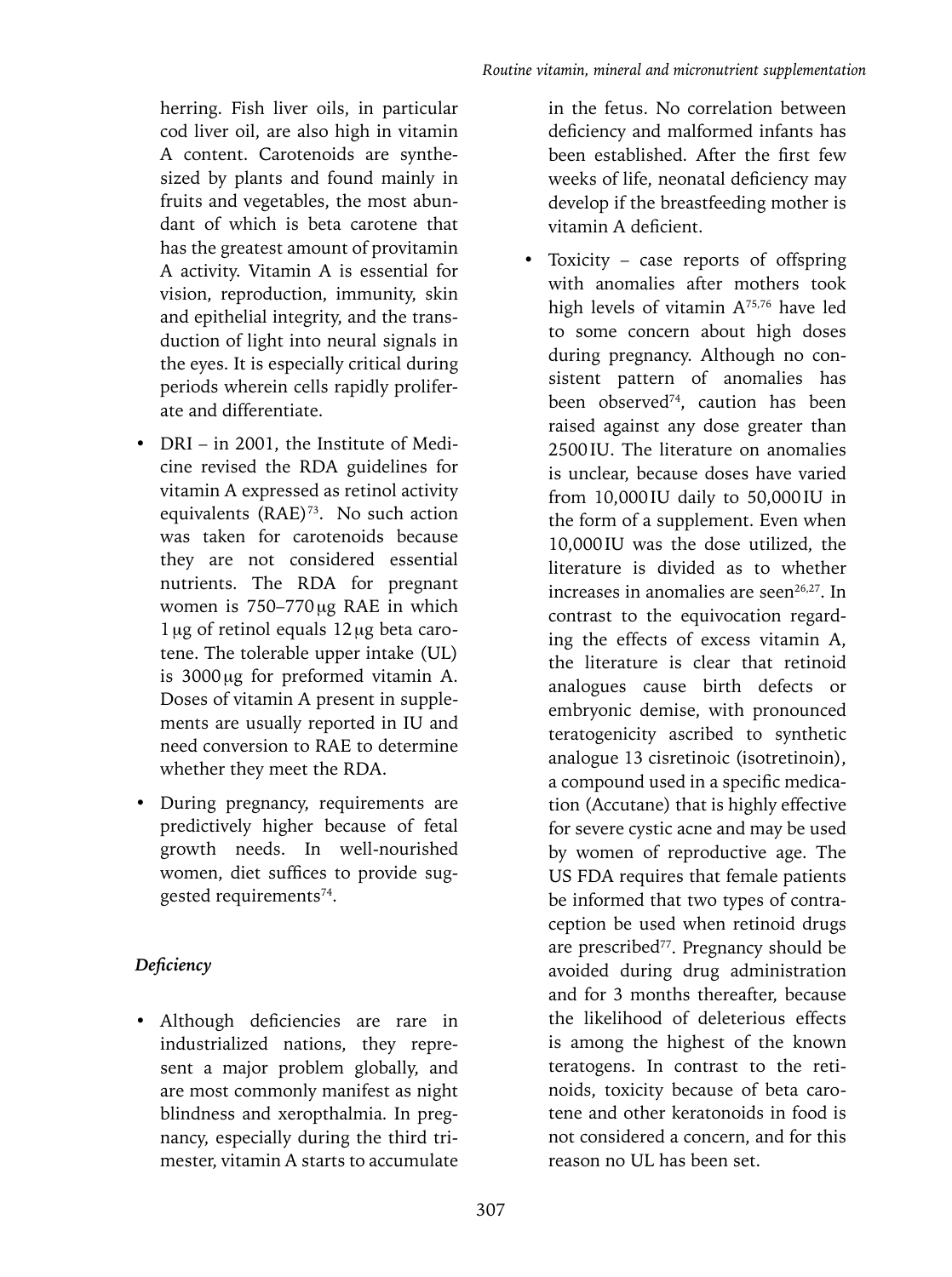### *Supplementation*

• Many authorities are of the opinion that vitamin A supplementation is not warranted in healthy women except perhaps in developing countries were deficiency is a problem. In such instances, the maximum daily supplement of vitamin A advised by World Health Organization is  $300 \mu g$ or 10,000 IU<sup>26,27</sup>.

## **Vitamin B3 (niacin)**

- General vitamin B3 or niacin (also known as, nicotinic acid and vitamin PP) is an essential human nutrient, other forms of which include the corresponding amide, nicotinamide or 'niacinamide'. The terms niacin, nicotinamde and vitamin B3 are often used interchangeably to refer to any member of this family of compounds, since they have the same biochemical activity. Niacin is converted to nicotinamide *in vivo* and, although the two are identical in their vitamin activity, nicotinamde does not have the same pharmacological effects as niacin. Nicotinamide does not reduce cholesterol or cause flushing. Niacin is involved in DNA repair and the production of steroid hormones in the adrenal gland.
- Niacin is found in a variety of foods including liver, chicken, beef, fish, cereal, peanuts and legumes, and is also synthesized from trytophan, which is found in meat, dairy and eggs. Niacin may also be derived from seeds and nuts, whole grains and enriched whole grain products, as well as from mushrooms and spent brewer's yeast (Vegemite or Marmite).
- The recommended daily allowance of niacin is 14mg/day for women and 18mg/day for pregnant or breastfeeding women. The upper limit for adult women is 35mg/day, which is based on flushing as the critical adverse effect.
- In larger doses, niacin can reverse atherosclerosis by lowering low-density lipoprotein (LDL) and favorably affecting other compounds. In general, niacin status is tested through urinary biomarkers, which are believed to be more reliable than plasma levels.

# *Deficiency*

• Severe deficiency of niacin is associated with a pandemic deficiency disease called pellagra. Pellagra is characterized by diarrhea, dermatitis and dementia, as well as 'necklace' lesions on the lower neck, hyperpigmentation, thickening of the skin, inflammation of the mouth and tongue, digestive disturbances, amnesia, delirium and eventually death, if left untreated. Niacin deficiency is rarely seen in developed countries, but it is apparent in conditions of poverty, malnutrition and chronic alcoholism. It tends to occur in areas where people eat maize or corn – the only grain low in niacin – as a staple food. A special cooking technique called nixtamalization is employed to increase the bioavailability of niacin during maize meal or masa production.

### *Supplementation*

• The RDA for niacin is 18 mg for adult men and 14mg for adult women,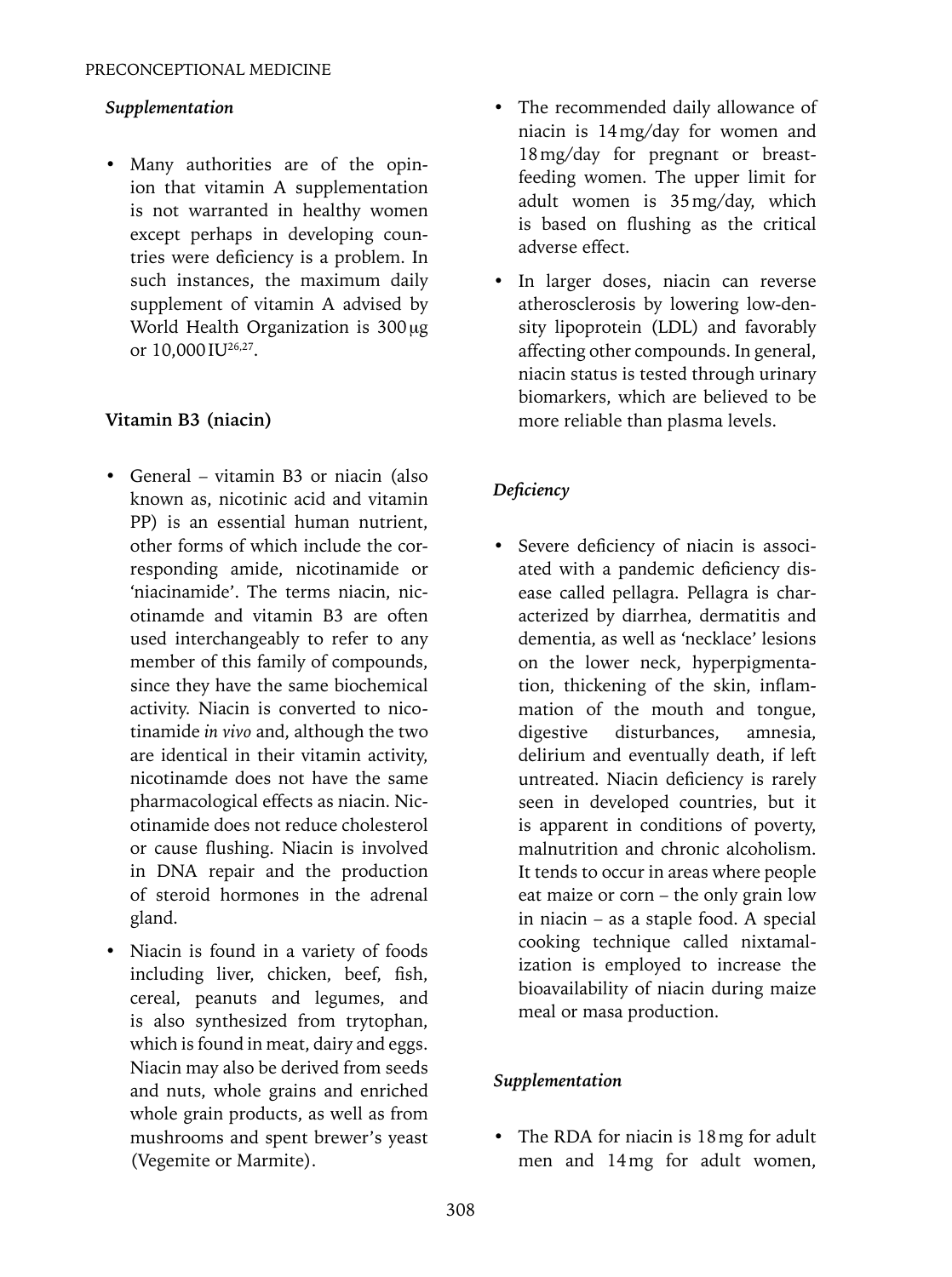although more is needed for nursing (20mg) and pregnant women (18mg).

- Pharmacological doses of niacin (1.5–6g/day) often cause skin flushing and itching, dry skin, skin rashes and gastrointestinal complaints, such as dyspepsia (ingestion). High-dose niacin may also elevate blood sugar, thereby worsening diabetes mellitus and gestational diabetes.
- Niacin at doses used in lowering cholesterol (>35mg/day) has been associated with possible consequences for infant development, nausea and vomiting in pregnant women.

# **Vitamin B6**

- General vitamin B6 consists of a family of seven substituted pyridine derivatives, the major forms in tissue being pyridoxal phosphate (PLP) and pyridoxamine phosphate (PMP). The others are: pyridoxine (PN), the form that is given as vitamin B6 supplement; pyridoxal 5'-phosphate (PLP), the metabolically active form; pyridoxamine (PM); pyridoxamine 5'-phosphate (PMP); and 4-pyridoxic acid (PA), the catabolite which is excreted in the urine.
- All forms except PA can be interconverted. Bioavailability of B6 supplements is in excess of 90%, whereas food vitamin B6 is >75% bioavailable. Cereals, meat, fish and non-citrus fruits are the major contributors of vitamin B6. Rich sources include fortified cereals, beef liver and other organ meats.

# *Deficiency*

• Overt clinical symptoms attributable to vitamin B6 deficiencies are rare.

Numerous studies have assessed a variety of populations in an attempt to determine deficiency. Lack of supporting clinical evidence of deficiency makes it questionable whether biochemically defined relative deficiencies represent true vitamin B6 deficiencies.

- Pregnancy maternal levels of B6 status as found in plasma/whole blood decrease as the gestation advances but more so in the last trimester. Whether observed changes represent poor vitamin status or physiological changes is not clear, because no clinical evidence of significant problems in vitamin B status is available even in the presence of levels of status markers. The only evidence suggesting doses in the range of 4–10mg of pyridoxine are the few studies suggesting the APGAR scores of infants are higher when mothers take supplements containing more than  $5 \text{ mg}$  of pyridoxine<sup>26,27</sup>.
- The limited number of studies regarding benefits of vitamin B6 and pregnancy complications are inconclusive, although these same supplements have been used to treat hyperemesis gravidarum for decades, usually in doses of 100mg or more. Today pyridoxine is usually but not always given in combination with doxylamine. Controlled studies show a very effective response to pyridoxine, although the placebo often is equally as effective. In summary, supporting evidence for its effectiveness when administered alone is weak<sup>26,27</sup>.
- Teratogenicity older literature suggests that vitamin B6 can exert teratogenic effects of a variable nature in animals; however, this concern is of a limited nature in humans, primarily based on the extensive literature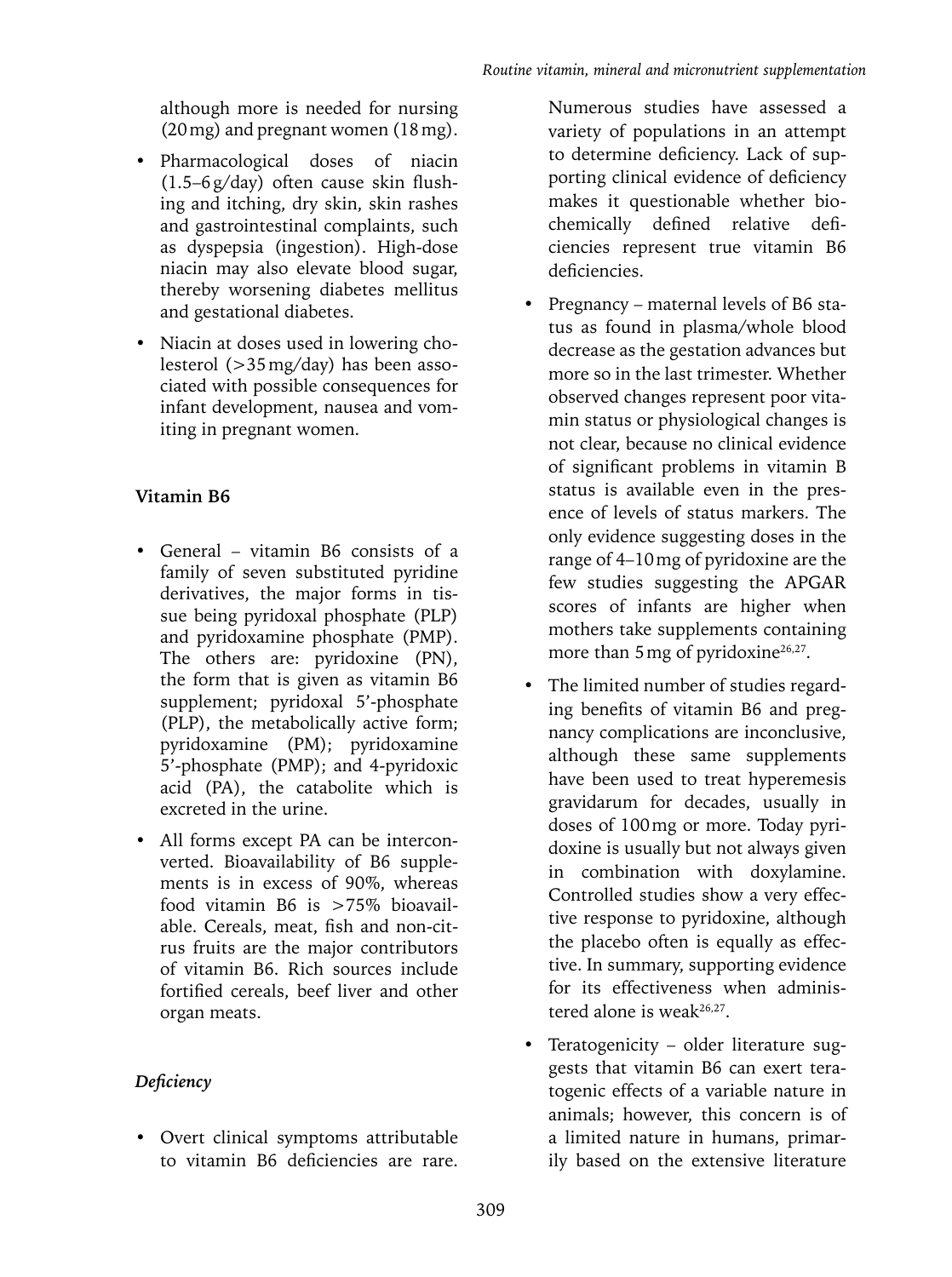relating to the combination of the antihistamine doxylamine and pyridoxine that was marketed worldwide for years for use during pregnancy as a treatment against nausea and vomiting.

# *Supplementation*

- DRI the RDA for the adult was set at 1.3mg/day. The RDA for pregnant and lactating women was increased to 1.9 and 2.0mg/day, respectively, based on an average estimated accretion by the placenta and fetus in addition to increased maternal metabolic demands through pregnancy of about 0.25mg/day, mostly occurring in the second half of gestation. The median intake from food sources in the US was estimated at 2mg for men and 1.5mg for women of vitamin B626,27.
- Effect of excess the IOM has set an upper limit of 100mg/day of vitamin B6. Severe sensory neuropathy has been reported in individuals ingesting very large doses of pyridoxine (1–6g/ day) with some evidence of adverse effects at 500mg/day. No credible adverse effects have been noted at doses of  $300$  mg or  $less^{26,27}$ .

# **Vitamin B12 (cobalamin)**

• General – vitamin B12 (cobalamin) is an important co-factor for two key enzyme reactions – methionine synthase and L-methylmalonyl-CoA mutase. It is found only in foods of animal origin, and major dietary sources include but are not limited to red meat, chicken, fish, milk, yogurt, cheese and liver<sup>78</sup>. Dietary B12 possesses only approximately 50% of the bioavailability of crystalline synthetic B1243. Although synthetic B12 is used to fortify certain food products such as breakfast cereals, it is not one of the nutrients required to be added to the so-called enriched grain products used in the US and Canada<sup>26,27</sup>.

• DRI – clinical symptoms of deficiency (neurological, cognitive, hematological) usually occur with serum or plasma levels <148pmol/l; biochemical signs of inadequacy begin when plasma/ serum blood levels are <221 pmol/l. Accordingly, recommended cutoffs for diagnosing B12 deficiency and depletion are  $\langle 148 \text{ pmol}/1 (200 \text{ pg/ml})$  and  $\langle 221$  pmol/l  $\langle \langle 300 \text{ pg/ml} \rangle$  in plasma or serum.

# *Deficiency*

- General population deficiency primarily results from low intake of animal-based foods or food-bound vitamin B12 with infrequent causation by pernicious anemia. The former deficiency most usually occurs in individuals older than 50 years of age, whereas malabsorption results from either decreased acid reduction or pancreatic insufficiency. Pernicious anemia results from the lack of intrinsic factor required for uptake of B12 into the intestinal lumen<sup>78</sup>. It is rarely seen in women of reproductive age.
- Population-based data from the US indicate that 16% of individuals aged 19–50 years of age are either deficient  $(<148 \text{ pmol/l})$  or marginal  $(149-$ 221pmol/l). Avoiding consumption of all animal-based foods (strict vegan) is not necessary to develop deficiency, and deficiency is more prevalent in the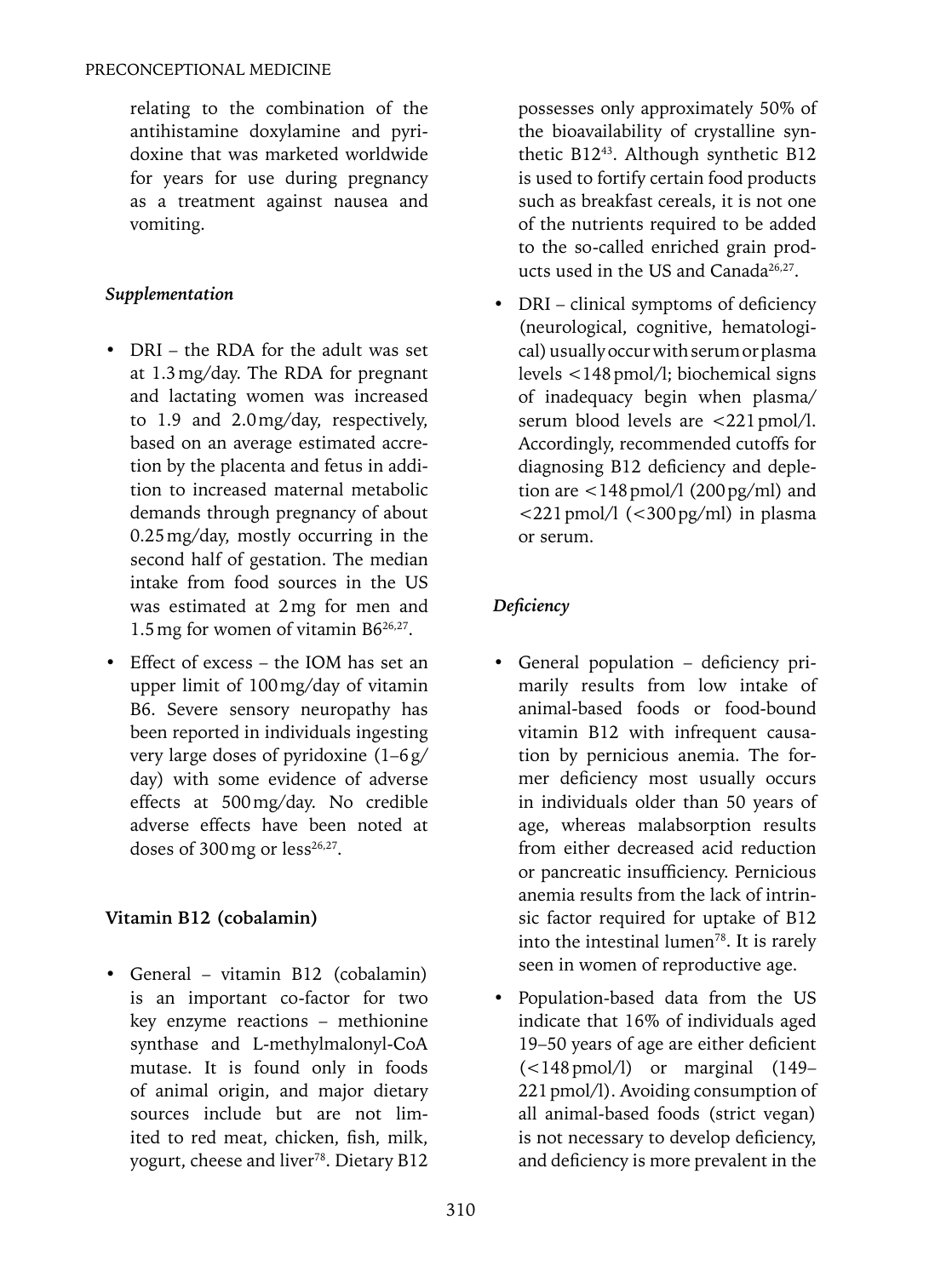general population than previously thought. For example, a Canadian study of 10,622 women aged 15–46 found an overall prevalence of B12 deficiency of 7.4%79, with a chemical deficiency (<125pmol/l) present in 6.9% of non-pregnant women, 5.2% of those pregnant <28 days, and 10.1% of those pregnant >28 days.

- Infants commonly become B12 deficient because their mother's diet was restricted before pregnancy, during gestation, or during lactation<sup>80</sup>. Thus, pregnant women who limit consumption of animal-based products may have impaired vitamin B12 status that negatively affects delivery of sufficient B12 to the embryo<sup>81</sup>. Prenatal vitamin B12 supplementation is advisable for women who are not willing to increase their consumption of vitamin B12-containing food.
- Teratogenic effects vitamin B12 deficiency is an independent risk factor for pregnancy complications and birth defects. Most often these defects mimic those found with folic acid deficiency. In particular, Irish investigations have provided strong support for a correlation between lower vitamin B12 status, independent of folate status, and an increased NTD risk in a population not exposed to folic acid fortification or supplement<sup>82</sup>. Specifically, Irish mothers with serum B12 concentrations in the lowest quartile had a 2–3-fold higher AOR [adjusted odds ratio] for having an NTDaffected infant compared to those in the highest quartile.
- Breastfeeding mothers who are vitamin B12 deficient are liable to have infants who, over time, show lethargy, irritability, or developmental delay if their mothers adhere to a vegan or

vegetarian diet. Neonatal neurological abnormalities second to subacute combined degeneration of the spinal cord may be irreversible.

# *Supplementation*

- The RDA for vitamin B12 is  $2.4 \mu$ g/day<sup>43</sup>. During pregnancy, this increases by  $0.2 \mu g/day$ , so that the RDA for pregnancy was set at  $2.6 \mu g$ / day by the IOM in 1998.
- Effect of excess there is no evidence that excess vitamin B12 has a teratogenic effect, and no reports of vitamin B12 toxicity exist in the general population or during pregnancy.

# **Vitamin D**

- General there are two chemical forms of vitamin D. Vitamin D2, ergocalciferol, is synthesized by plants. Vitamin D3, cholecalciferol, is synthesized by mammals. Dietary sources of vitamin D are numerous and primarily come from animal origin (liver oils and fatty fish such as salmon, herring and tuna). Many foods, including milk, yogurt, cheese, margarine and some brands of breakfast cereal are fortified with vitamin D. In the US, milk and selected brands of orange juice are fortified with 100IU vitamin D per 8 oz.
- The primary source of vitamin D is the skin where ultraviolet light-B converts 7-dehydrocholesterol under the influence of exposure to sunlight. This is of particular importance for individuals living in northern latitudes with limited sunlight, in populations with heavily pigmented skin,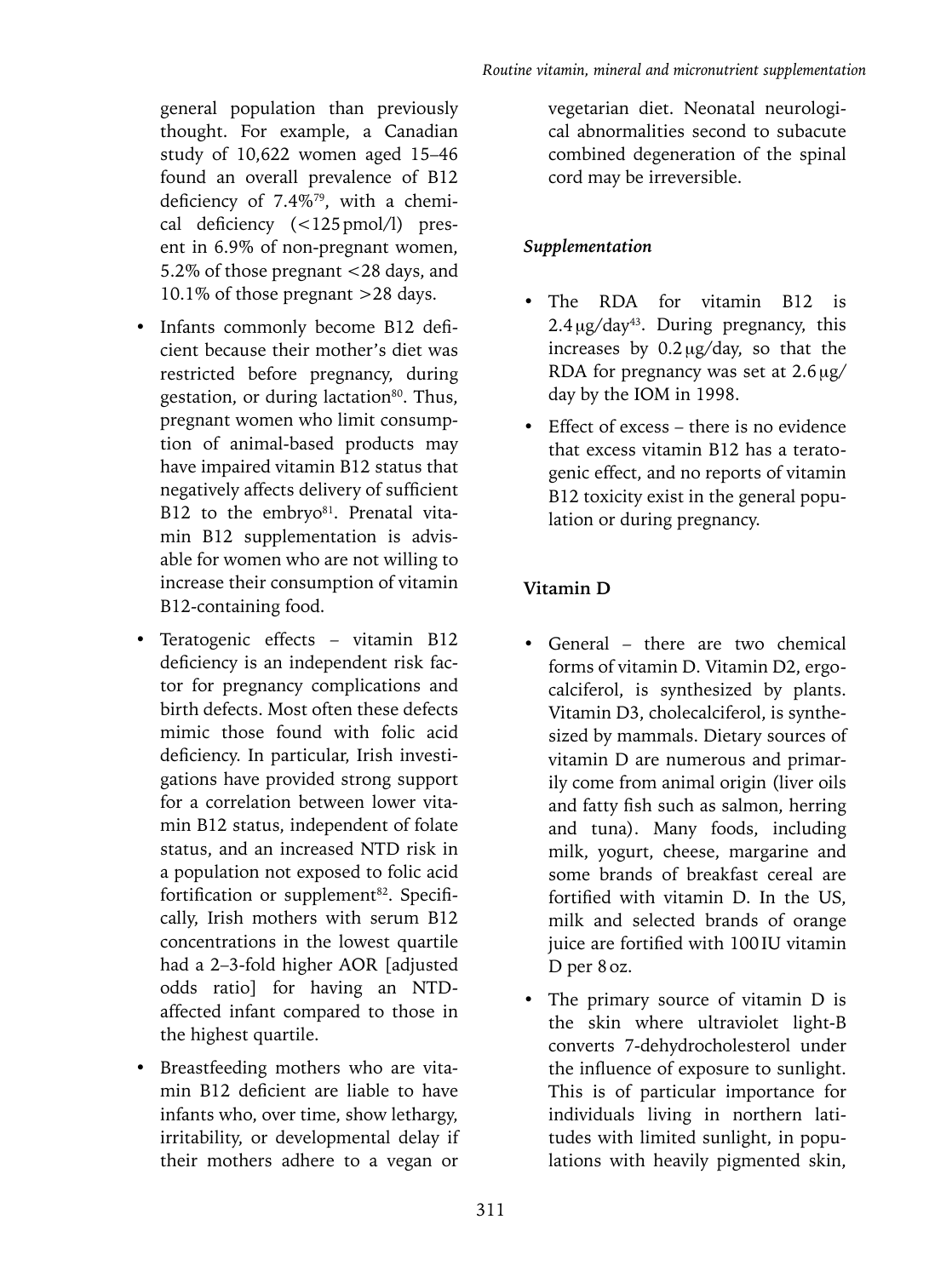and in populations who cover exposed skin for religious or cultural reasons<sup>83</sup>. Serum 25-(OH) D3 is the best indicator of vitamin D status. Deficiency is defined in adults as serum/ plasma concentrations of 25-(OH) D3 <50nmol/l, although it is recognized that various investigators define this value differently.

• DRI – no RDA has been established because of lack of sufficient data; however, the AI for men and women (19–50 years of age) is  $5 \mu g/day$  (200 international units) $43$ . This value may be too low and possibly will be modified in the near future.

# *Deficiency*

- General population in non-pregnant women, vitamin D deficiency is not uncommon, although prevalence rates differ markedly on a racial basis (42% in African American women vs. 4% in white women). Part of this discrepancy may be on a genetic basis, because prevalence remains high (19%) among African American women who consume >200IU vitamin D per day from supplements and eat fortified cereal >3 times/week. Such findings suggest that the AI may need adjustment on a "racial/ethnic basis"26,27.
- Pregnancy in general, 25–30g calcium is transferred from the mother to the fetal skeleton, primarily during the latter stages of pregnancy. Under these circumstances, vitamin D deficiency during pregnancy may result in adverse outcomes in the fetus that persist long term, including rickets. Numerous studies of the maternalfetal dyad have been conducted in the

US and the UK from which there are several general conclusions: (1) pregnant women and their neonates who live in northern latitudes are at higher risk of vitamin D deficiency than are those who live in southern latitudes; (2) women with darker skin colors exhibit greater levels of deficiency than do women with lighter skin colors (this includes African Americans and many Hispanics of mixed race in the US and Africans, Indians and Caribbean islanders in the UK); (3) seasonal variations contribute little to vitamin status changes, particularly in women of color and their neonates; (4) current formulations of prenatal vitamin supplements may be inadequate to achieve desired serum levels of 25-(OH) D3; and (5) interconceptional intervals are too short.

# *Supplementation*

• Evidence is rapidly accumulating that, in contrast to published guidelines, vitamin D supplementation may be necessary for all patients to achieve the desired 25-(OH) D3 concentration of >50nmol/l in pregnant women. As recently as 2008, Wagner *et al*. 84 recommended assessing maternal vitamin D status by measuring 25-(OH) D3 concentrations in pregnant women to be followed by supplementation in the case of deficiency. However well meaning this advice, it is, in the opinions of the authors, impractical. We believe, from a public health point of view, that supplementation of higher amounts is more practical, because vitamin D in therapeutic doses does not appear toxic. A dose of  $250 \mu g$ / day appears safe and represents the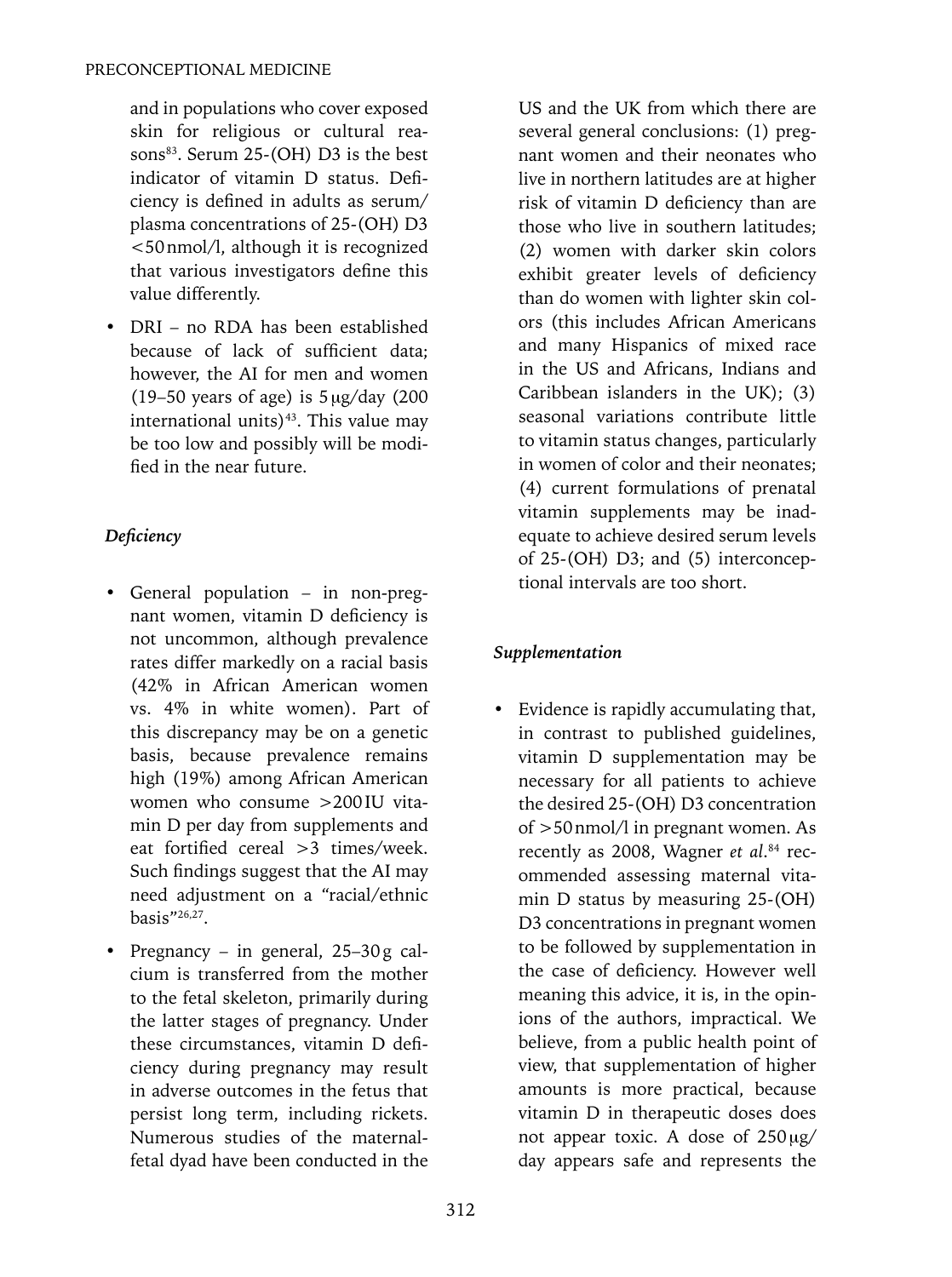amount that can be synthesized only by total body sun exposure.

### **Zinc**

- General another essential trace element is zinc, which plays a structural and/or catalytic role in more than 300 enzymes and proteins involved in growth and development, neurological function, the immune system and reproduction.
- Bioavailability of zinc varies widely, with rich sources found in red meat, oysters and whole grains – primarily in the germ and bran, so milling or polishing grains such as rice leads to loss of most of the nutrients. Bioavailability is improved in vegetarian diets containing refined or fermented grains.
- Most zinc is stored in skeletal muscle and bone with primary losses in feces and only a small amount in urine, skin and hair. Zinc status indicators are lacking.
- DRI the RDA is 8mg for adult women, assuming 70% is absorbed from meat. In contrast, World Health Organization publishes two RDAs for adults, 5.6mg/day for meat eaters and 18.5mg/day for vegetarians. During pregnancy, the RDA is increased to 11mg for adult women and 13mg for pregnant teenagers. The upper limit is 40mg/day for women and 34mg/day for teenagers<sup>85</sup>.

### *Deficiency*

• Zinc deficiency is rare in North America but may be prevalent in other countries (Middle East and Latin America) and associated with impaired growth and development. Zinc bioavailability from vegetarian diets is lower than from non-vegetarian diets because vegetarians do not eat meat, which is naturally high in bioavailable zinc. Additionally, vegetarian diets are typically high in legumes and whole grains that contain phytates binding zinc and inhibiting its absorption. Vegetarians sometimes require as much as 50% more of the RDA for zinc than do non-vegetarians.

• Results of studies of poor zinc status in pregnancy are unclear, with adverse fetal outcomes being reported as congenital anomalies and preterm deliveries along with pre-eclampsia, hemorrhage, infections and prolonged labor. Randomized controlled intervention trials in pregnancy are mixed, in that half show positive effects and half show no effects in terms of growth retardation, preterm delivery, and increased birth weight.

# *Supplementation*

- Evidence supporting the benefits of supplementation is mixed, although it is believed that supplementation with 15mg/day in pregnancy may provide some benefit, especially for those whose diets contain food which have poor zinc availability<sup>26,27</sup>.
- Teratogenicity it is not clear whether zinc deficiency causes human structural malformations<sup>86</sup>, because much of the early literature fails to consider decreased maternal folate levels as a confounder26,27.'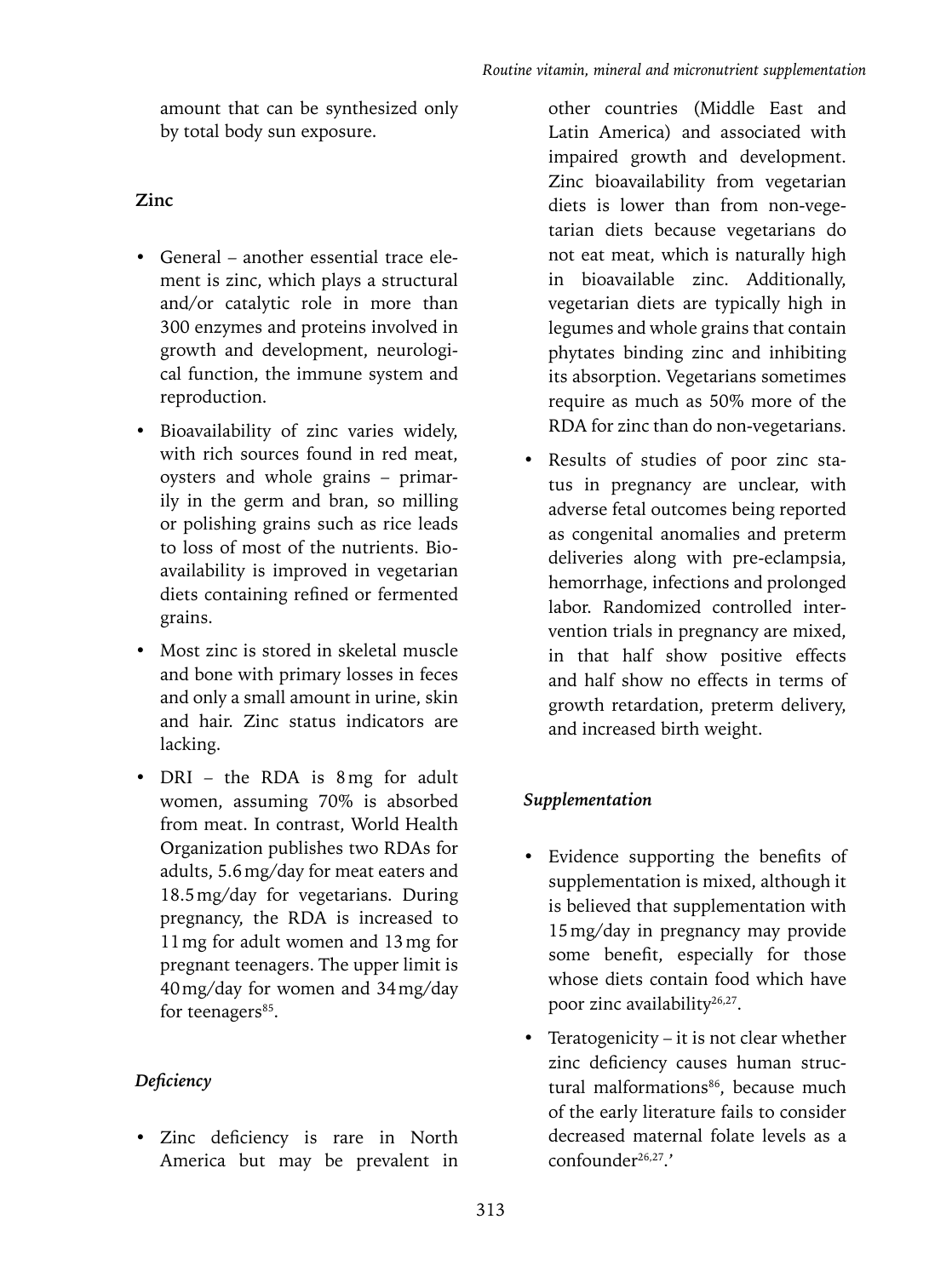#### **SUMMARY**

This chapter reminds readers of the important relationship between maternal diet and fetal outcome, comments on the difficulties of obtaining an adequate and nutritious diet in a modern society, and stresses that dietary inadequacies that existed before pregnancy cannot be rectified once pregnancy has begun. This latter point is illustrated by consideration of folic acid, which only recently has been recognized as being required in pre-pregnancy so the mother has adequate amounts during the critical time of neural tube formation in the first 28 days after conception.

A major problem facing today's health-care practitioners in terms of counseling their pregnant patients regarding diet and nutrition is that the available source documents vary so widely in their points of view. This is particularly true in the literature relating to supplementation, in which it is the rare article that mention its biases. This is unfortunate, because the biases and the context around which an article is written may never be understood by the public. For example, as our editorial team was finalizing this chapter, the senior author (LK) received a newsletter from an internationally renowned university directed to women. The lead article stated that obtaining one's micronutrients in pregnancy through diet requires planning, patience and knowledge about foods, in particular nutrient-dense foods (those packed with vitamins and minerals with relatively few calories). The article listed 18 nutrient-dense foods, most of which are not eaten by the general population, let alone pregnant women: leafy vegetables such as chard, collard greens, kale and mustard greens; brussels sprouts; crimini and shitake mushrooms; papaya; flax seeds; garbanzo and pinto beans; almonds; barley; oats; quinoa; halibut; and venison. Sample menus listed sliced kiwi, edamame, walnuts and salmon (commonly listed as a fish that supplies omega 3 oil, even though mackerel is a much richer source). We believe that this advice, however well meaning, is disingenuous at best, because it does not address the real needs of patients but rather presents them with theoretical solutions for problems over which they have little control.

That diets have changed in the past 150 years was described in great detail in a threepart series in the *Journal of the Royal Society of Medicine*87–89. Here the authors were careful to relate such changes to the social context that surrounded them, which included an increasing reliance on transportation as opposed to walking, the advent of refrigeration and food preservation, and incorporating ethnicities into UK society who brought their foods with them.

Physicians must view pregnant patients (and the diets they ingest) in the context of the society in which these patients live. This includes nuclear households of one or two, the necessity of two-income households, the demands of work and outside interests on available time, and the easy availability of food prepared outside the home. It is unrealistic to think that pregnant women eat all meals prepared at home, have the time or resources to shop and look for the exotic foods that may be nutrient dense and vitamin rich, and never resort to fast food or 'take out'. Also, it is important to remember that food choices often are based on inherent tastes, that tastes are at least to some degree related to culture, and that cultural food choices are intergenerational.

So where does that leave the physicians and the patients they serve? The simple answer relates to supplementation. If one is not inherently biased against supplementation, it is not difficult to envision circumstances whereby supplementation becomes a lifelong habit in which supplements change as the individual ages and life circumstances change. Thus, discussions of supplementation need not be confined to pregnancy alone but can be initiated during active teenage years and certainly when marriage and childbearing are anticipated.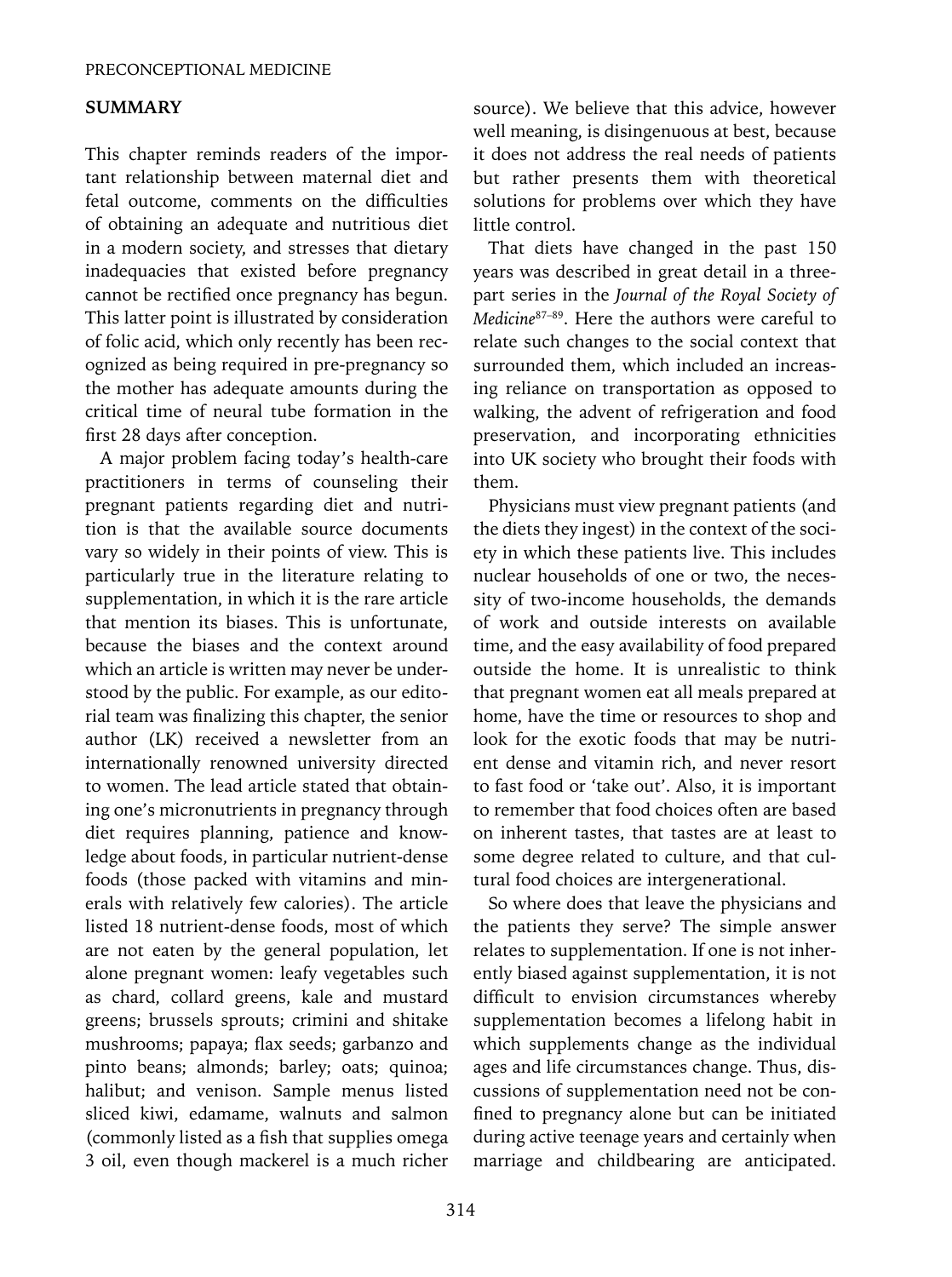Once supplementation is begun, it can be continued into lactation and the time between pregnancies, and maintained through and after menopause into the senior years with the caveat that supplements which are ideal for a teenager need to be changed for the geriatric population.

Although individuals eat to taste, they generally do not eat one or two nutrients on an exclusive basis. Thus, it is disheartening to see reports of pregnant women receiving high doses of single vitamins in the hope that this will be of therapeutic value. In the same sense, it is not surprising when trials using high doses of single vitamins do not achieve their desired goals. If health-care professionals advise patients to eat a balanced diet consisting of fruits, vegetables, meat, fish, grains, fat, etc., they should have no difficulty in strongly advising them to select high quality multivitamin, mineral and micronutrient supplements that represent a balanced palate of what is needed before, during and after pregnancy.

#### **Acknowledgment**

The authors acknowledge with thanks using the material by Simpson *et al.*26,27 as the principal resource for the 'Essential maternal/fetal building blocks' section of this chapter – and are particularly grateful to Professor Wolfgang Holzgreve for his guidance.

#### **References**

- 1. National Academy of Sciences. Institute of Medicine. *Dietary Reference Intakes: Macronutrients*. http://www.iom.edu/Global/News%20 Announcements/ $\sim$ /media/C5CD2D-D7840544979A549EC47E56A02B.ashx
- 2. Food and Nutrition Board. Institute of Medicine*. Dietary Reference Intakes: Thiamin, Riboflavin, Niacin, Vitamin B6, Folate, Vitamin B12, Pantothenic Acid, Biotin, and Choline*. Washington DC: National Academy Press, 1998
- 3. Food and Nutrition Board. Institute of Medicine. *Dietary Reference Intakes for Vitamin A, Vitamin K, Boron, Chromium, Copper, Iodine, Iron, Manganese, Molybdenum, Nickel, Silicon, Vanadium, and Zinc*. Washington DC: National Academy Press, 2001:258–89
- 4. American Thyroid Association. *Iodine Supplementation for Pregnancy and Lactation—United States and Canada: Recommendations of the American Thyroid Association*. 2006 http://www. thyroid.org/professionals/publications/statements/documents/ATAIodineRec.pdf
- 5. Public Health Committee of the American Thyroid Association, Becker DV, Braverman LE, Delange F, *et al*. Iodine supplementation for pregnancy and lactation-United States and Canada: recommendations of the American Thyroid Association. *Thyroid* 2006;16:949–51
- 6. Food and Nutrition Board. Institute of Medicine. *Dietary Reference Intakes for Vitamin A, Vitamin K, Arsenic, Boron, Chromium, Copper, Iodine, Iron, Manganese, Molybdenum, Nickel, Silicon, Vanadium, and Zinc.* Washington DC: National Academy Press, 2001
- 7. Centers for Disease Control and Prevention. CDC Recommendations to prevent and control iron deficiency in the United States. *MMWR Recomm Rep* 1998;47:1–29
- 8. The DHA/Omega-3 Institute. http://www. dhaomega3.org/
- 9. Food and Nutrition Board. http://www.dhaomega3.org/FAQ/Can-you-comment-on-thedaily-requirements-for-teenagers-and-activefemales
- 10. World Association of Perinatal Medicine, the Early Nutrition Academy and the Child Health Foundation. Berthold Koletzko B, Eric Lien E, Carlo Agostoni C, *et al*. Recommendations and guidelines for perinatal practice. The roles of long-chain polyunsaturated fatty acids in pregnancy, lactation and infancy: review of current knowledge and consensus recommendations. *J Perinat Med* 2008;36:5–14. http:// www.dhababy.com/Portals/0/Koletzko\_et\_ al.JPM%282008%295-14.dhababy.pdf
- 11. National Institute of Health and the International Society for the Study of Fatty Acids (NIH/ISSFAL). Simopoulos AP, Leaf A, Salem N Jr. Workshop on the essentiality of and recommended dietary intakes for omega-6 and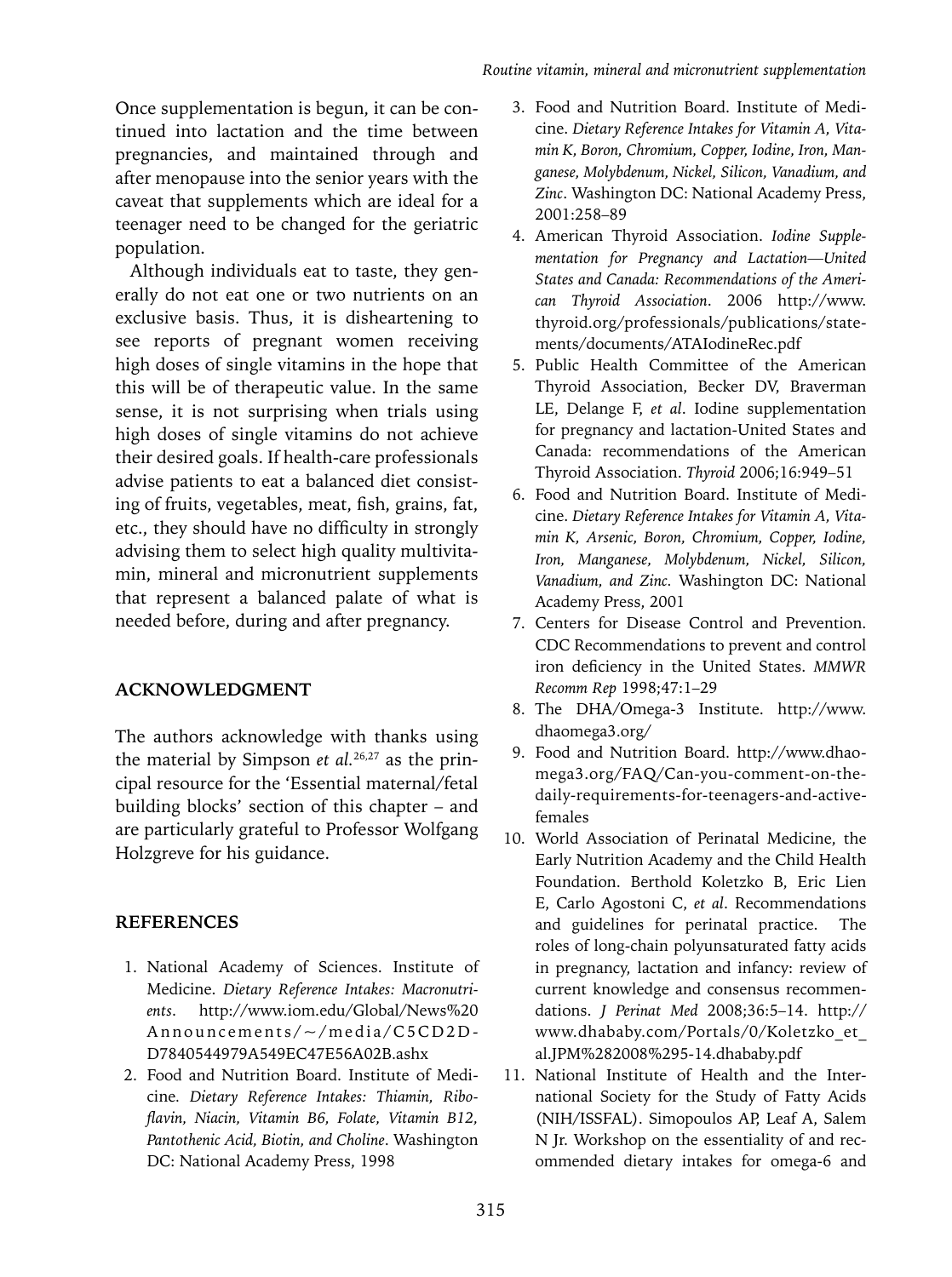omega 3 fatty acids. *J Am Coll Nutr* 1999;18: 487–9

- 12. Influence of Dietary Fatty Acids on the Pathophysiology of Intrauterine Foetal Growth and Neonatal Development. Consensus Conference: Dietary fat intake during the perinatal period, 11–14 September 2005, Wildbad Kreuth/Germany. *Dietary Recommendations for Pregnant Women*. http://www.perilip.org/PER-ILIPRecommendations.html
- 13. Food and Nutrition Board. Institute of Medicine. *Dietary Reference Intakes: Vitamin C, Vitamin E, Selenium, and Carotenoids*. Washington DC: National Academy Press, 2000
- 14. Vitamins, Food and Nutrition Board, Institute of Medicine. *Dietary Reference Intakes (DRIs): Recommended Dietary Allowances and Adequate Intakes.* Washington DC: National Academy Press, 2010 http://iom.edu/Activities/Nutrition/SummaryDRIs/~/media/Files/ Activity%20Files/Nutrition/DRIs/RDA%20 and%20AIs\_Vitamin%20and%20Elements.pdf
- 15. Food and Nutrition Board Institute of Medicine. *Dietary Reference Intakes for Thiamin, Riboflavin, Niacin, Vitamin B6, Folate, Vitamin B12, Pantothenic Acid, Biotin, and Choline*. Washington DC: National Academy of Sciences, 1988
- 16. WebMD. *Niacin and niacinamide (vitamin B3).* http://www.webmd.com/vitaminssupplements/ingredientmono-924-NIA-CIN%20AND%20NIACINAMIDE%20VITA-MIN%20B3.aspx?activeIngredientId=924&a ctiveIngredientName=NIACIN%20AND%20 NIACINAMIDE%20VITAMIN%20B3
- 17. Drugs.com. *Niacin Deficiency Medications*. http:// www.drugs.com/condition/niacin-deficiency. html
- 18. Dror DK, Allen LH. Effect of Vitamin B12 deficiency on neurodevelopment in infants: current knowledge and possible mechanisms. *Nutr Rev* 2008;66:250–5
- 19. National Institutes of Health. *Dietary Supplement Fact Sheet: Vitamin B12.* http://ods.od.nih. gov/factsheets/vitaminb12/
- 20. Evatt ML, Mersereau PW, Bobo JK, et al. *Why Vitamin B12 Deficiency Should Be on Your Radar Screen*. Atlanta, GA: Centers for Disease Control and Prevention, 2008
- 21. Centers for Disease Control and Preventio. Looker AC, Clifford L. Johnson CL, David

A. Lacher DA, et al.D. *Vitamin D Status: United States, 2001–2006*. NCHS Data Brief, 2011;number 59. http://www.cdc.gov/nchs/ data/databriefs/db59.htm

- 22. Zelman KM. *Are You Getting Enough Vitamin D? Many of us are short on Vitamin D, which has plenty of health benefits*. WebMD Weight Loss Clinic-Feature. http://www.webmd.com/food-recipes/ features/are-you-getting-enough-vitamin-d
- 23. National Institutes of Health. *Dietary Supplement Fact Sheet: Zinc*. http://ods.od.nih.gov/ factsheets/Zinc-HealthProfessional/
- 24. Centers for Disease Control and Prevention. Spina bifida and anencephaly before and after folic acid mandate - United States, 1995- 1996 and 1999-2000. *Morb Mortal Wkly Rep* 2004;53:362–5
- 25. Henderson L, Irving K, Gregory J. *The National Diet and Nutrition Survey: Adults aged 19–64 years*. "Nutritional status (anthropometry and blood analytes), blood pressure and physical activity". London: HMSO, 2003;4
- 26. Simpson JL, Bailey LB, Pietrzik K, *et al*. Micronutrients and women of reproductive potential: required diteary intake and consequences of dietary deficiency or excess. Part I – Folate, vitamin B12, vitamin B6. *J Matern Fetal Neonatal Med* 2010,23:1323–43
- 27. Simpson JL, Bailey LB, Pietrzik K, Shane B, Holzgreve W. Micronutrients and women of reproductive potential: required ditary intake and consequences of dietary deficiency or excess. Part II – Vitamin D, vitamin A, iron, zinc, iodine, essential fatty acids. *J Matern Fetal Neonatal Med* 2011;241–24
- 28. Hardy G. Nutraceuticals and functional foods: Introduction and meaning. *Nutrition* 2000;16;688–9
- 29. Rees M, Salerno-Kennedy R. Diet. In: Rees M, Keith LG, eds. *Medical Problems in Women over 70 – When Normative Treatment Plans do not Apply*. London: Informa Healthcare, 2007:199–215
- 30. Botto LD, Mulinare, J, Erickson JD. Do multivitamin or folic acid supplements reduce the risk for congenital heart defects? Evidence and gaps. *Am J Med Genet* 2003;121A:95–101
- 31. Czeizel AE. Folic acid and prevention of birth defects (letter). *JAMA* 1996;275:1635–6
- 32. Bukowski R, Malone FD, Porter FT, *et al.* Preconceptional folate supplementation and the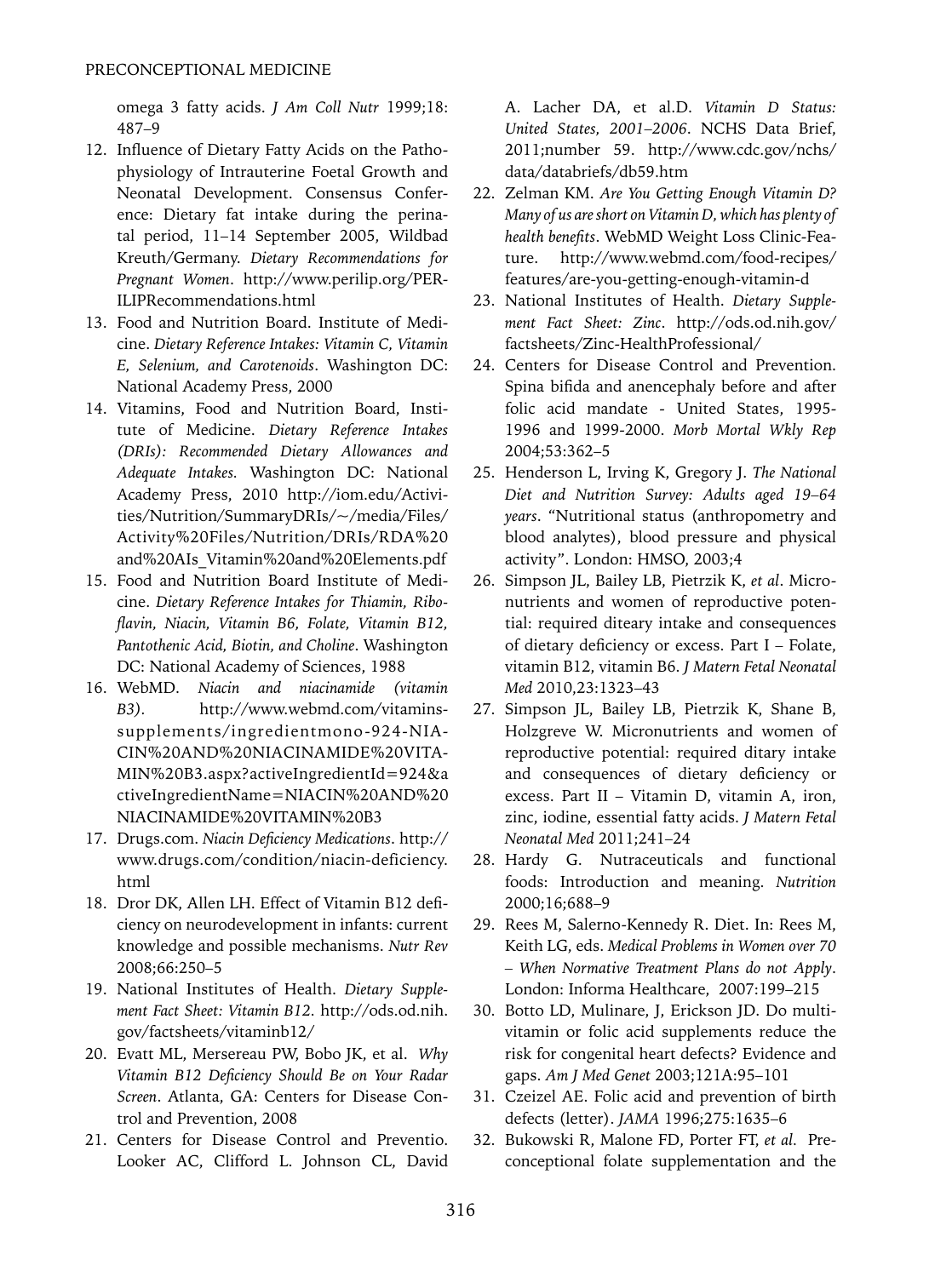risk of spontaneous preterm birth: A cohort study. *PloS Med* 2009;6:e1000061

- 33. Department of Health and Human Services, Public Health Service (DHHS/PHS). Recommendations for the use of folic acid to reduce the number of cases of spina bifida and other neural tube defects. *MMWR* 1992;41(No RR-14):1–7
- 34. Czeizel AE, Dudás I. Prevention of the first occurrence of neural-tube defects by periconceptional vitamin supplementation. *N Engl J Med* 1992;327:1832–5
- 35. Berry RJ, Li Z, Erickson JD, *et al.* Prevention of neural-tube defects with folic acid in China: China-U.S. collaborative project for neural tube defect prevention. *N Engl J Med*  1999;341:1485–90
- 36. Centers for Disease Control and Prevention. Recommendations for the use of folic acid to reduce the number of cases of spina bifida and other neural tube defects – United States. *Morb Mortal Wkly Rep* 1991;40:513–6
- 37. Prevention of neural tube defects: results of the Medical Research Council Vitamin Study. *Lancet* 1991;338:131–7
- 38. Centers for Disease Control and Prevention. Trends in wheat-flour fortification with folic acid and iron - worldwide, 2004 and 2007. *Morb Mortal Wkly Rep* 2008;57:8–10
- 39. Yang Q-H, Carter HK, Mulinare J, Berry RJ, Friedman JM, Erickson JD. Race-ethnicity differences in folic acid intake in women of childbearing age in the United States after folic acid fortification: Findings from the National Health and Nutrition Examination survey, 2001-2002. *Am J Clin Nutr* 2007;85:1409–16
- 40. Williams LJ, Rasmussen SA, Flores A, Kirby RS, Edmonds LD. Decline in the prevalence of spina bifida and anencephaly by race/ethnicity: 1995-2002. *Pediatrics* 2005;116:580–6
- 41. Centers for Disease Control and Prevention. Trends in folic acid supplement intake among women of reproductive age – California, 2002- 2006. *Morb Mortal Wkly Rep* 2007;56:1106–9
- 42. Daly LE, Kirke PN, Molloy A, Weir DG, Scott JM. Folate levels and neural tube defects: Implications for prevention. *JAMA* 1995;274:1698–702
- 43. Institute of Medicine. *Dietary Reference Intakes for Thiamin, Riboflavin, Niacin, Vitamin B6, Folate, Vitamin B12, Pantothenic Acid, Biotin, and Choline*.

Washington, DC: National Academy Press, 2000

- 44. WHO. *Assessment of iodine deficiency disorders and monitoring their elimination. A guide for programme managers*, 2nd edn. 2001. http://www.who.int/ nutrition/publications/en/idd\_assessment\_ monitoring\_eliminination.pdf
- 45. National Center for Health Statistics, Centers for Disease Control and Prevention. Analytic and Reporting Guidelines: *The Third National Health and Nutrition Examination Survey, NHANES III (1988-94)*. October, 1996. http:// www.cdc.gov/nchs/data/nhanes/nhanes3/ nh3gui.pdf
- 46. WHO, ICCIDD, and UNICEF. *Assessment of iodine deficiency disorders and monitoring their elimination. A Guide for programme managers*, 2007. http://whqlibdoc.who.int/publications/2007/9789241595827\_eng.pdf
- 47. Institute of Medicine, Food and Nutrition Board. *Dietary reference intakes*. Washington DC: National Academy Press, 2006:320–7
- 48. WHO/UNICEF/UNU. *Iron deficiency anaemia: assessment, prevention and control, a guide for programme managers.* Geneva: World Health Organization, 2001. http://www.who.int/nutrition/ publications/micronutrients/anaemia\_iron\_ deficiency/WHO\_NHD\_01.3/en/index.html
- 49. Institute of Medicine, Food and Nutrition Board. *Dietary reference intakes*. Washington DC: National Academy Press 2006:320-7
- 50. DeMaeyer E, Adiels-Tegman M. The prevalence of anaemia in the world. La prevalence de l'anemie dans le monde. World Health Statistics Quarterly. *Rapport Trimestriel de Statistiques Sanitaires Mondiales* 1985;38(3):302–16
- 51. Institute of Medicine. *Dietary reference intakes for vitamin A, vitamin K, arsenic, boron, chromium, copper, iodine, iron, manganese, molybdenum, nickel, silicon, vanadium, and zinc*. Washington DC: National Academy Press, 2001
- 52. American College of Obstetricians and Gynecologists (ACOG). *Anemia in pregnancy*. ACOG practice bulletin; no. 95. Washington, DC: ACOG; 2008
- 53. Birch EE, Garfield S, Castaneda Y, *et al.* Visual acuity and cognitive outcomes at 4 years of age in a double-blind, randomized trial of longchain polyunsaturated fatty acid-supplemented infant formula. *Early Hum Dev* 2007;83:279–84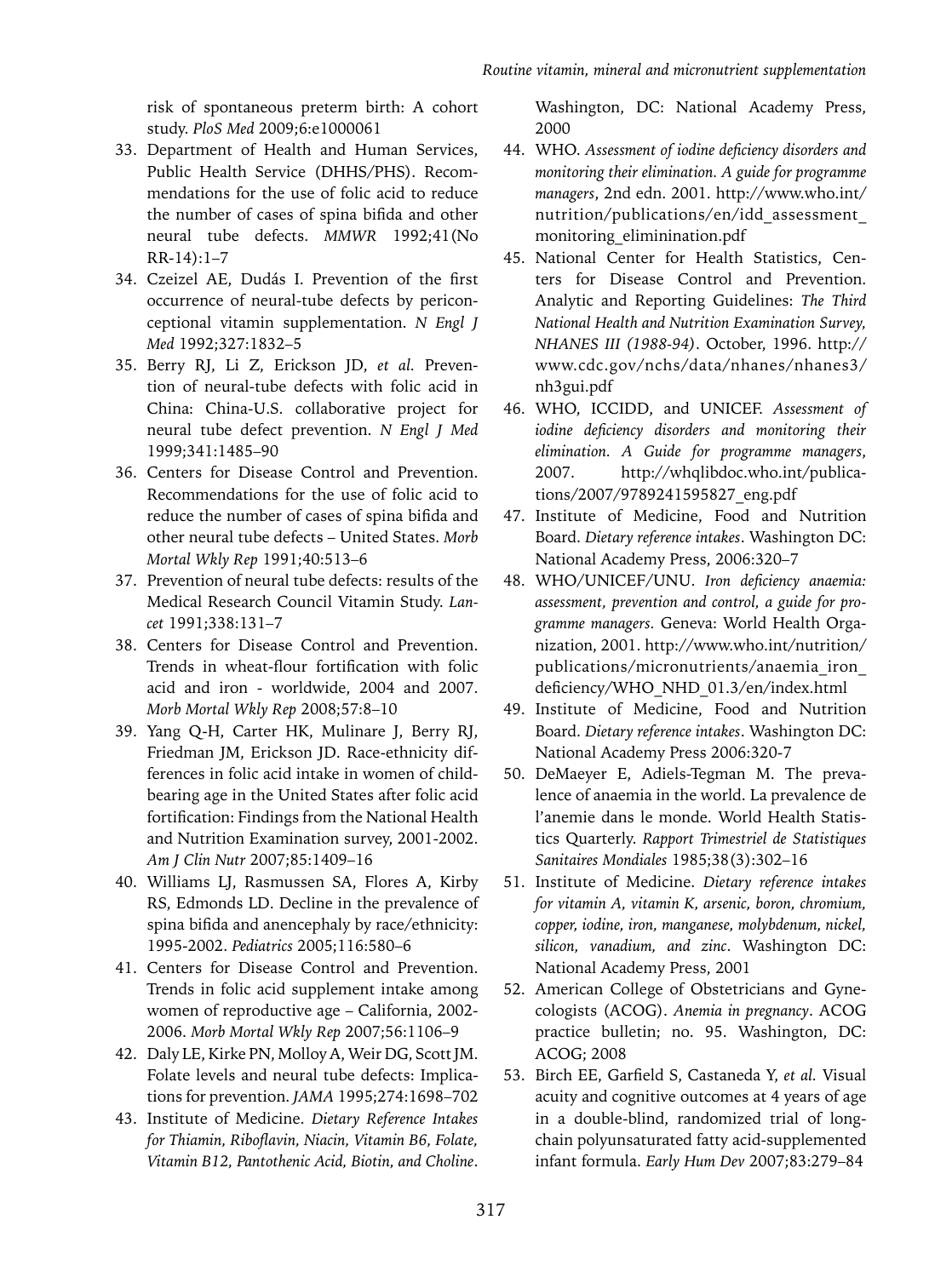#### PRECONCEPTIONAL MEDICINE

- 54. Elias SL, Innis SM. Infant plasma trans, n-6, and n-3 fatty acids and conjugated linoleic acids are related to maternal plasma fatty acids, length of gestation, and birth weight and length. *Am J Clin Nutr* 2001;73:807–14
- 55. Kris-Etherton PM, Taylor DS, Yu-Poth S, *et al.* Polyunsaturated fatty acids in the food chain in the United States. *Am J Clin Nutr*  2000;71:179S–88S
- 56. Conquer JA, Holub BJ. Supplementation with an algae source of docosahexaenoic acid increases (n-3) fatty acid status and alters selected risk factors for heart disease in vegetarian subjects. *J Nutr* 1996;126:3032–9
- 57. Bell SJ, Bradley D, Forse RA, *et al.* The new dietary fats in health and disease. *J Am Diet Assoc* 1997;97:280–6
- 58. Denomme J, Stark KD, Holub BJ. Directly quantitated dietary (n-3) fatty acid intakes of pregnant Canadian women are lower than current dietary recommendations. *J Nutr*  2005;135:206–11
- 59. Food and Nutrition Board, Institute of Medicine of the National Academies. 2005:423,770
- 60. Burdge G. α-Linolenic acid metabolism in men and women: nutritional and biological implications. *Curr Opin Clin Nutr Metab Care* 2004;7:137–44
- 61. Szajewska H, Horvath A, Koletzko B. Effect of n-3 long-chain polyunsaturated fatty acid supplementation of women with low-risk pregnancies on pregnancy outcomes and growth measures at birth: A meta-analysis of randomized controlled trials. *Am J Clin Nutr*  2006;83:1337–44
- 62. Goldhaber SB. Trace element risk assessment: Essentiality vs. toxicity. *Reg Tox Pharmacol*  2003;38:232–42
- 63. Thomson CD. Assessment of requirements for selenium and adequacy of selenium status: A review. *Eur J Clin Nutr* 2004;58:391–402
- 64. Corvilain B, Contempre B, Longombe AO, *et al.* Selenium and the thyroid: How the relationship was established. *Am J Clin Nutr* 1993;57(2 Suppl):244S–48S
- 65. Levander OA. Nutrition and newly emerging viral diseases: An overview. *J Nutr*  1997;127:948S–50S
- 66. McKenzie RC, Rafferty TS, Beckett GJ. Selenium: An essential element for immune function. *Immunol Today* 1998;19:342–5
- 67. FitzGerald MP, Brubaker L. Colpocleisis and urinary incontinence. *Am J Obstet Gynecol*  2003;189:1241–4
- 68. Look MP, Rockstroh JK, Rao GS, Kreuzer KA, Spengler U, Sauerbruch T. Serum selenium versus lymphocyte subsets and markers of disease progression and inflammatory response in human immunodeficiency virus-1 infection. *Biol Trace Elem Res* 1997;56:31–41
- 69. Arthur JR. The role of selenium in thyroid hormone metabolism. *Can J Physiol Pharmacol*  1991;69:1648–52
- 70. Singhal N, Austin J. A clinical review of micronutrients in HIV infection. *J Int Assoc Phys AIDS Care* 2002;1:63–75
- 71. Schrauzer GN. Commentary: Nutrition selenium supplements: Product types, quality, and safety. *J Am College of Nutr* 2001;20:1–4
- 72. Koller LD, Exon JH. The two faces of seleniumdeficiency and toxicity–are similar in animals and man. *Can J Vet Res* 1986;50:297
- 73. Institute of Medicine. *Dietary reference intakes for vitamin A, vitamin K, arsenic, boron, chromium, copper, iodine, iron, manganese, molybdenum, nickel, silicon, vanadium, and zinc*. Washington DC: National Academy Press; 2001.
- 74. Picciano MF, McGuire MK. Dietary supplements during pregnancy: Need, efficacy, and safety. In: Lammi-Keefe CJ, Cough SC, Philipson EH, eds. *Handbook of Nutrition and Pregnancy*. Totowa, NJ: Humana Press, 2008:191–214
- 75. Monga M. Vitamin A and its congeners. *Semin Perinatol* 1997;21:135–42
- 76. Werler MM, Lammer EJ, Rosenberg L, Mitchell AA. Maternal vitamin A supplementation in relation to selected birth defects. *Teratology*  1990;42:497–503
- 77. Brinker A, Kornegay C, Nourjah P. Trends in adherence to a revised risk management program designed to decrease or eliminate isotretinoin-exposed pregnancies: evaluation of the accutane SMART program. *Arch Dermatol*  2005;141:563
- 78. Green R, Miller JW. Vitamin B12. In: Zempleni J, Rucker RB, eds. *Handbook of Vitamins*. Boca Raton, FL: Taylor and Francis, 2007:413–57